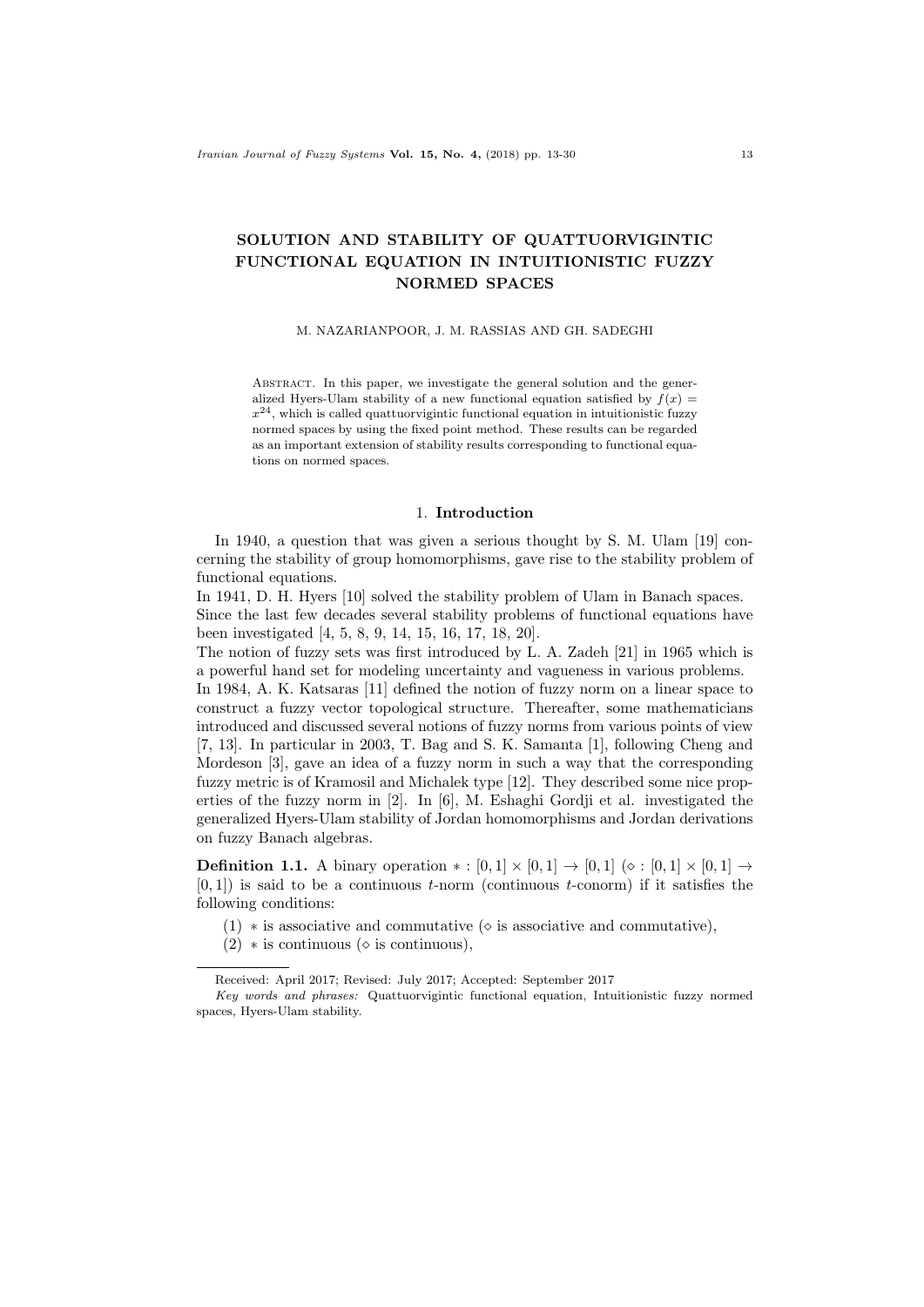- (3)  $a * 1 = a$  for all  $a \in [0, 1]$   $(a \diamond 0 = a$  for all  $a \in [0, 1]$ ,
- (4)  $a * b \leq c * d$  whenever  $a \leq c$  and  $b \leq d$  for all  $a, b, c, d \in [0, 1]$   $(a \diamond b \leq c \diamond d$ whenever  $a \leq c$  and  $b \leq d$  for all  $a, b, c, d \in [0, 1]$ .

**Definition 1.2.** The five-tuple  $(X, \mu, \nu, \ast, \diamond)$  is said to be an intuitionistic fuzzy normed spaces (for short, IFNS) if X is a vector space,  $*$  is a continuous  $t$ -norm,  $\Diamond$  is a continuous t-conorm and  $\mu, \nu$  are fuzzy sets on  $X \times (0, \infty)$  satisfying the following conditions for all  $x, y \in X$  and  $s, t > 0$ :

(i)  $\mu(x,t) + \nu(x,t) \leq 1$ , (ii)  $\mu(x,t) > 0$ , (iii)  $\mu(x,t) = 1$  if and only if  $x = 0$ , (iv)  $\mu(\alpha x, t) = \mu\left(x, \frac{t}{|\alpha|}\right)$  for all  $\alpha \neq 0$ , (v)  $\mu(x, t) * \mu(y, s) \leq \mu(x + y, t + s)$ , (vi)  $\mu(x,.) : (0, \infty) \to [0, 1]$  is continuous, (vii)  $\lim_{t \to \infty} \mu(x, t) = 1$  and  $\lim_{t \to 0} \mu(x, t) =$ 0, (viii)  $\nu(x,t) < 1$ , (ix)  $\nu(x,t) = 0$  if and only if  $x = 0$ , (x)  $\nu(\alpha x, t) = \nu\left(x, \frac{t}{|\alpha|}\right)$ for all  $\alpha \neq 0$ , (xi)  $\nu(x, t) \diamond \nu(y, s) \geq \nu(x + y, t + s)$ , (xii)  $\nu(x, .) : (0, \infty) \rightarrow [0, 1]$  is continuous, (xiii)  $\lim_{t\to\infty} \nu(x,t) = 0$  and  $\lim_{t\to 0} \nu(x,t) = 1$ .

Let  $(X, \mu, \nu, \ast, \diamond)$  be an IFNS. Then, a sequence  $(x_n)$  is said to be intuitionistic fuzzy convergent to  $x \in X$  if  $\lim_{n\to\infty} \mu(x_n - x, t) = 1$  and  $\lim_{n\to\infty} \nu(x_n - x, t) = 0$ for all  $t > 0$ .

Let  $(X, \mu, \nu, \ast, \diamond)$  be an IFNS. Then, a sequence  $(x_n)$  is said to be intuitionistic fuzzy Cauchy sequence if  $\lim_{n\to\infty}\mu(x_{n+p}-x_n,t)=1$  and  $\lim_{n\to\infty}\nu(x_{n+p}-x_n,t)=0$ for all  $t > 0$  and  $p \in \mathbb{N}$ .

Let  $(X, \mu, \nu, \ast, \diamond)$  be an IFNS. Then  $(X, \mu, \nu, \ast, \diamond)$  is said to be complete if every intuitionistic fuzzy Cauchy sequence in  $(X, \mu, \nu, \ast, \diamond)$  is intuitionistic fuzzy convergent in  $(X, \mu, \nu, \ast, \diamond).$ 

Let X be a linear space and  $(Y, \mu, \nu)$  be an intuitionistic fuzzy Banach space and  $f: X \to Y$  be a mapping. Define a mapping  $Df: X^2 \to Y$  by

$$
Df(x, y) := f(x + 12y) - 24f(x + 11y) + 276f(x + 10y) - 2024f(x + 9y)
$$
  
+ 10626f(x + 8y) - 42504f(x + 7y) + 134596f(x + 6y) - 346104f(x + 5y)  
+ 735471f(x + 4y) - 1307504f(x + 3y) + 1961256f(x + 2y) - 2496144f(x + y)  
+ 2704156f(x) - 2496144f(x - y) + 1961256f(x - 2y) - 1307504f(x - 3y)  
+ 735471f(x - 4y) - 346104f(x - 5y) + 134596f(x - 6y) - 42504f(x - 7y)  
+ 10626f(x - 8y) - 2024f(x - 9y) + 276f(x - 10y) - 24f(x - 11y) + f(x - 12y)  
- 24!f(y),

where 24 !=620448401733239439360000. In this paper, we introduce the following quattuorvigintic functional equation

$$
Df(x, y) = 0,\t\t(1)
$$

for all  $x, y \in X$ . We study the general solution and the generalized Hyers-Ulam stability of the functional equation (1) in intuitionistic fuzzy normed spaces by using the standard fixed point method.

### 2. General Solution of the Functional Equation (1)

In the following result, a solution of the quattuorvigintic functional equation (1) is given.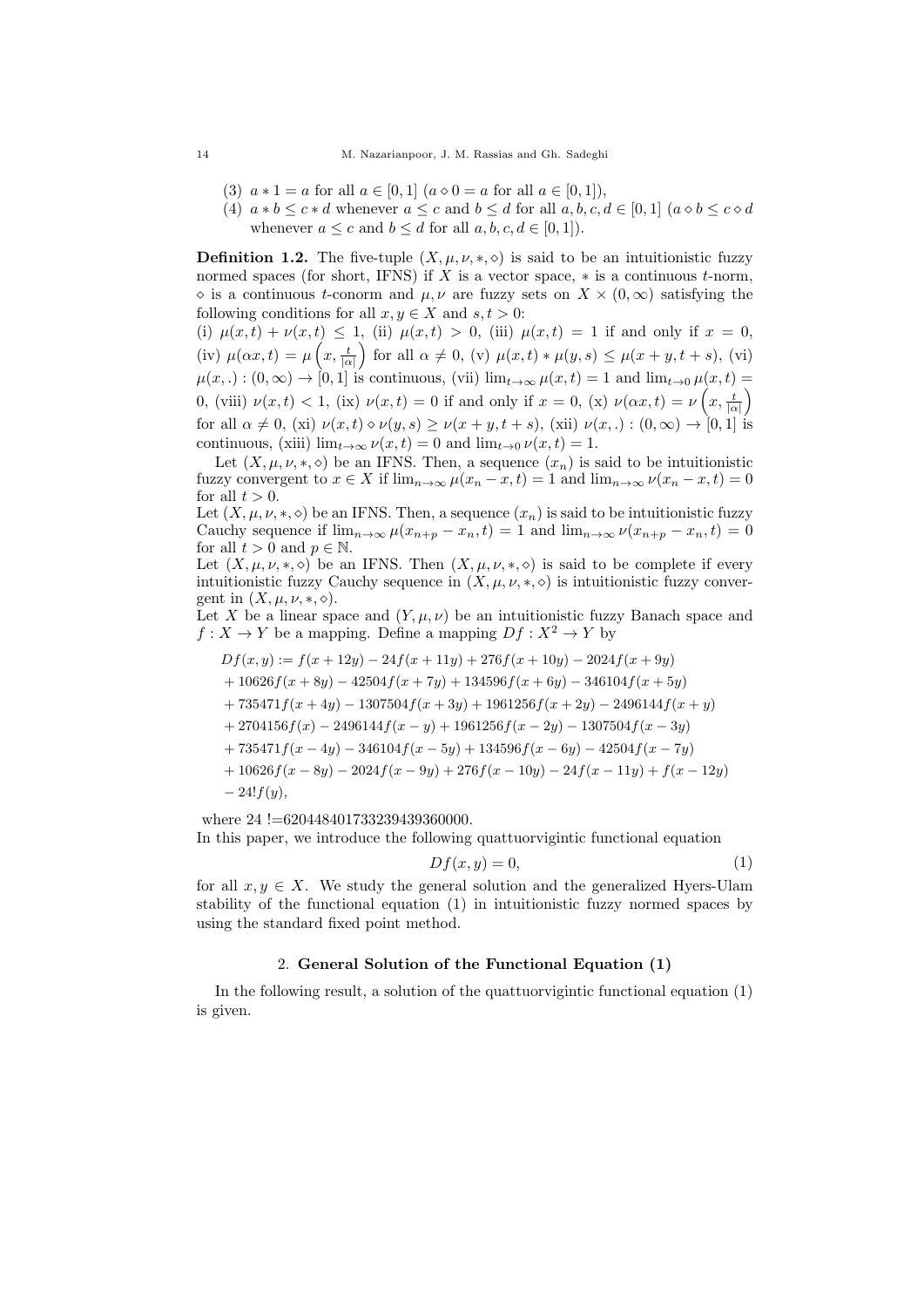**Theorem 2.1.** If X and Y are real vector spaces and  $f: X \rightarrow Y$  is a mapping satisfying quattuorvigintic functional equation (1) for all  $x, y \in X$ , then f is a quattuorvigintic mapping, i.e.  $f(x) = x^{24}$ .

*Proof.* Let  $f_i: X \to Y (i = 1, ..., 14)$ , be mappings defined by the following relations:

$$
f_1(x) := f(13x) - 24f(12x) + 276f(11x) - 2024f(10x) + 10626f(9x) - 42504f(8x)
$$
  
+134596f(7x) - 346104f(6x) + 735471f(5x) - 1307504f(4x) + 1961256f(3x)  
-2496144f(2x) + 2704156f(x) - 2496144f(0) + 1961256f(-x) - 1307504f(-2x)  
+735471f(-3x) - 346104f(-4x) + 134596f(-5x) - 42504f(-6x) + 10626(-7x)  
-2024f(-8x) + 276f(-9x) - 24f(-10x) + f(-11x), (2)

$$
f_2(x) := f(24x) - 24f(22x) + 276f(20x) - 2024f(18x) + 10626f(16x)
$$
  
-42504f(14x) + 134596f(12x) - 346104f(10x) + 735471f(8x) - 1307504f(6x)  
+1961256f(4x) - 310224200866619722176144f(2x), (3)

$$
f_3(x) := 24f(23x) - 300f(22x) + 2024f(21x) - 10350f(20x) + 42504f(19x)
$$
  
\n
$$
-136620f(18x) + 346104f(17x) - 724845f(16x) + 1307504f(15x)
$$
  
\n
$$
-2003760f(14x) + 2496144f(13x) - 2569560f(12x) + 2496144f(11x)
$$
  
\n
$$
-2307360f(10x) + 1307504f(9x) + 346104f(7x) - 1442100f(6x)
$$
  
\n
$$
+42504f(5x) + 1950630f(4x) + 2024f(3x)
$$
  
\n
$$
-310224200866619722176420f(2x) + 620448401733239439360024f(x), (4)
$$

$$
f_4(x) := 276f(22x) - 4600f(21x) + 38226f(20x) - 212520f(19x) + 883476f(18x)
$$
  
\n
$$
-2884200f(17x) + 7581651f(16x) - 16343800f(15x) + 29376336f(14x)
$$
  
\n
$$
-44574000f(13x) + 57337896f(12x) - 62403600f(11x) + 57600096f(10x)
$$
  
\n
$$
-45762640f(9x) + 31380096f(8x) - 17305200f(7x) + 6864396f(6x)
$$
  
\n
$$
-3187800f(5x) + 2970726f(4x) - 253000f(3x)
$$
  
\n
$$
-310224200866619722127844f(2x)
$$
  
\n
$$
+15511210043330985983993376f(x),
$$
  
\n
$$
f_5(x) := 2024f(21x) - 37950f(20x) + 346104f(19x) - 2049300f(18x)
$$
  
\n+8846904f(17x) - 29566845f(16x) + 79180904f(15x) - 173613660f(14x)

$$
+316297104f(13x) - 483968760f(12x) + 626532144f(11x) - 688746960f(10x) +643173104f(9x) - 509926560f(8x) + 343565904f(7x) - 196125600f(6x) +92336904f(5x) - 34177770f(4x) + 11478104f(3x) -310224200866619725060896f(2x) +186754968921705071247918624f(x), \t(6)
$$

$$
f_6(x) := 10626f(20x) - 212520f(19x) + 2047276f(18x) - 12660120f(17x)
$$
  
+56461251f(16x) - 193241400f(15x) + 526900836f(14x) - 1172296200f(13x)  
+2162419336f(12x) - 3343050000f(11x) + 4363448496f(10x)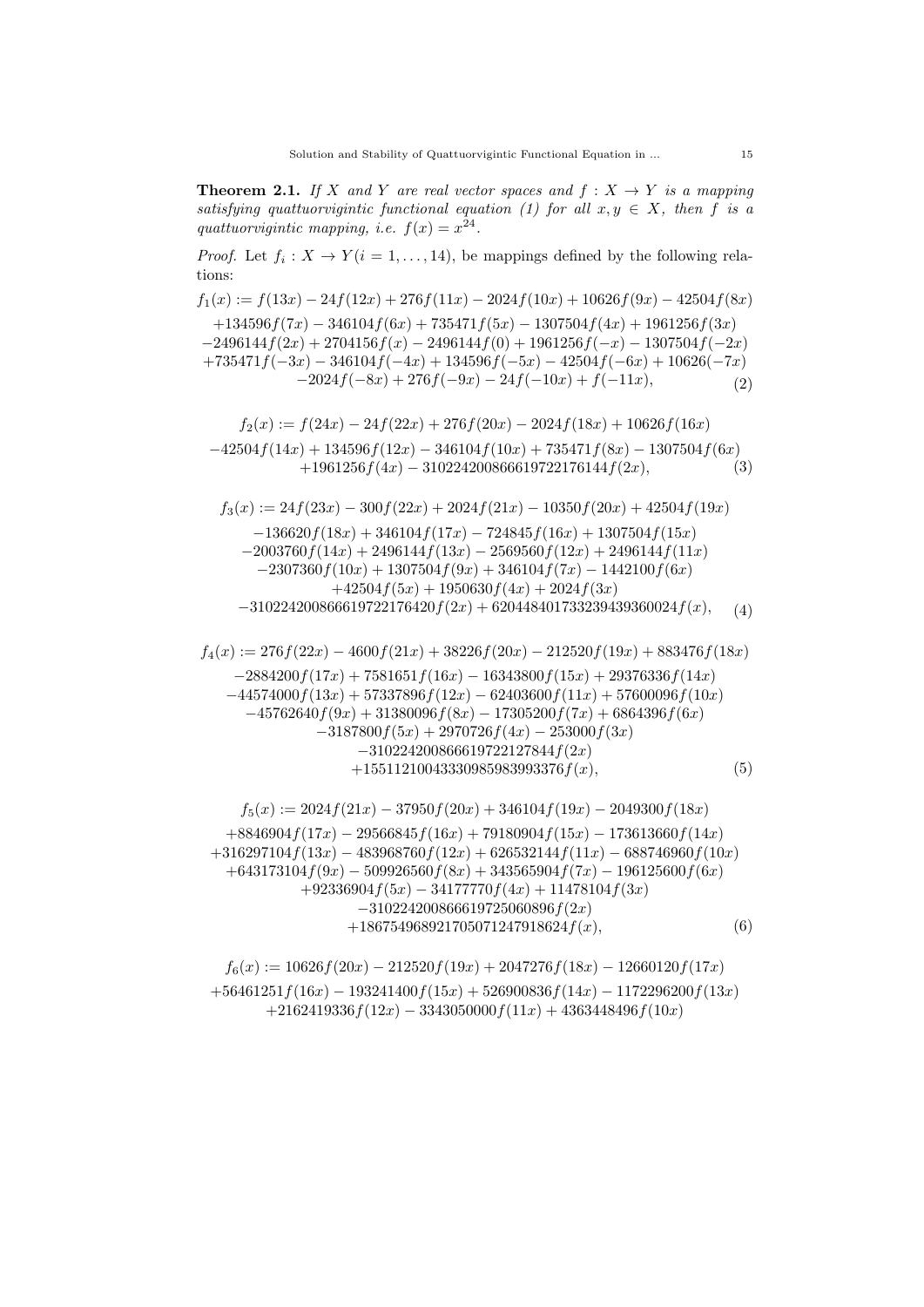$-4830038640f(9x) + 4542268896f(8x) - 3626016240f(7x) + 2450262496f(6x)$  $-1396256400f(5x) + 666336726f(4x) - 260946224f(3x)$  $-310224200866619638984224f(2x) + 1442542534029781696490492976f(x), (7)$  $f_7(x) := 42504 f(19x) - 885500 f(18x) + 8846904 f(17x) - 56450625 f(16x)$  $+258406104f(15x) - 903316260f(14x) + 2505404904f(13x) - 5652695510f(12x)$  $+10550487504f(11x) - 16476857760f(10x) + 21693987504f(9x)$  $-24192092760f(8x) + 22898009904f(7x) - 18390043760f(6x)$  $+12497281104f(5x) - 7148788746f(4x) + 3417009904f(3x)$  $-310224200866621072134096f(2x) + 8035427250847183979603007504f(x)$ , (8)  $f_8(x) := 134596f(18x) - 2884200f(17x) + 29577471f(16x) - 193241400f(15x)$  $+903273756f(14x) - 3215463480f(13x) + 9058108906f(12x)$  $-20709971880f(11x) + 39097292256f(10x) - 61667237520f(9x)$  $+81904011816f(8x) - 92039436720f(7x) + 87706060816f(6x)$  $-70863986424f(5x) + 48426381366f(4x) - 27855180584f(3x)$  $-310224200866606275301584f(2x) + 34406966118116793103987931616f(x), (9)$  $f_9(x) := 346104 f(17x) - 7571025 f(16x) + 79180904 f(15x) - 526943340 f(14x)$  $+2505404904f(13x) - 9057974310f(12x) + 25874242104f(11x)$  $-59894162460f(10x) + 114317570864f(9x) - 182073200760f(8x)$  $+243931561104f(7x) - 276262654756f(6x) + 265110241704f(5x)$  $-215587979706f(4x) + 148402050104f(3x)$  $-310224200866706696973396f(2x)$  $+117916839197803888736391573984f(x),$ (10)  $f_{10}(x) := 735471f(16x) - 16343800f(15x) + 173571156f(14x)$  $-1172296200f(13x) + 5652830106f(12x) - 20709971880f(11x)$  $+59893816356f(10x) - 140231884120f(9x) + 270459163656f(8x)$  $-434867331624f(7x) + 587671074716f(6x) - 670904491224f(5x)$  $+649037957766f(4x) - 534074197624f(3x) - 310224200866239453804564f(2x)$ <br> $+332656512831284991355511345016f(x).$  (11)  $+332656512831284991355511345016 f(x),$  $f_{11}(x) := 1307504f(15x) - 29418840f(14x) + 316297104f(13x)$  $-2162284740f(12x) + 10550487504f(11x) - 39097638360f(10x)$  $+114317570864f(9x) - 270459163656f(8x) + 526781594064f(7x)$  $-854978826856f(6x) + 1166425625904f(5x) - 1347605474556f(4x)$  $+1333027785584f(3x) - 310224200867780892170856f(2x)$  $+788978319302432336277230634384f(x),$ (12)  $f_{12}(x) := 1961256f(14x) - 44574000f(13x) + 484103356f(12x)$  $-3343050000f(11x) + 16476511656f(10x) - 61668545024f(9x)$ 

 $+182104580856f(8x) - 435210551424f(7x) + 857234271256f(6x)$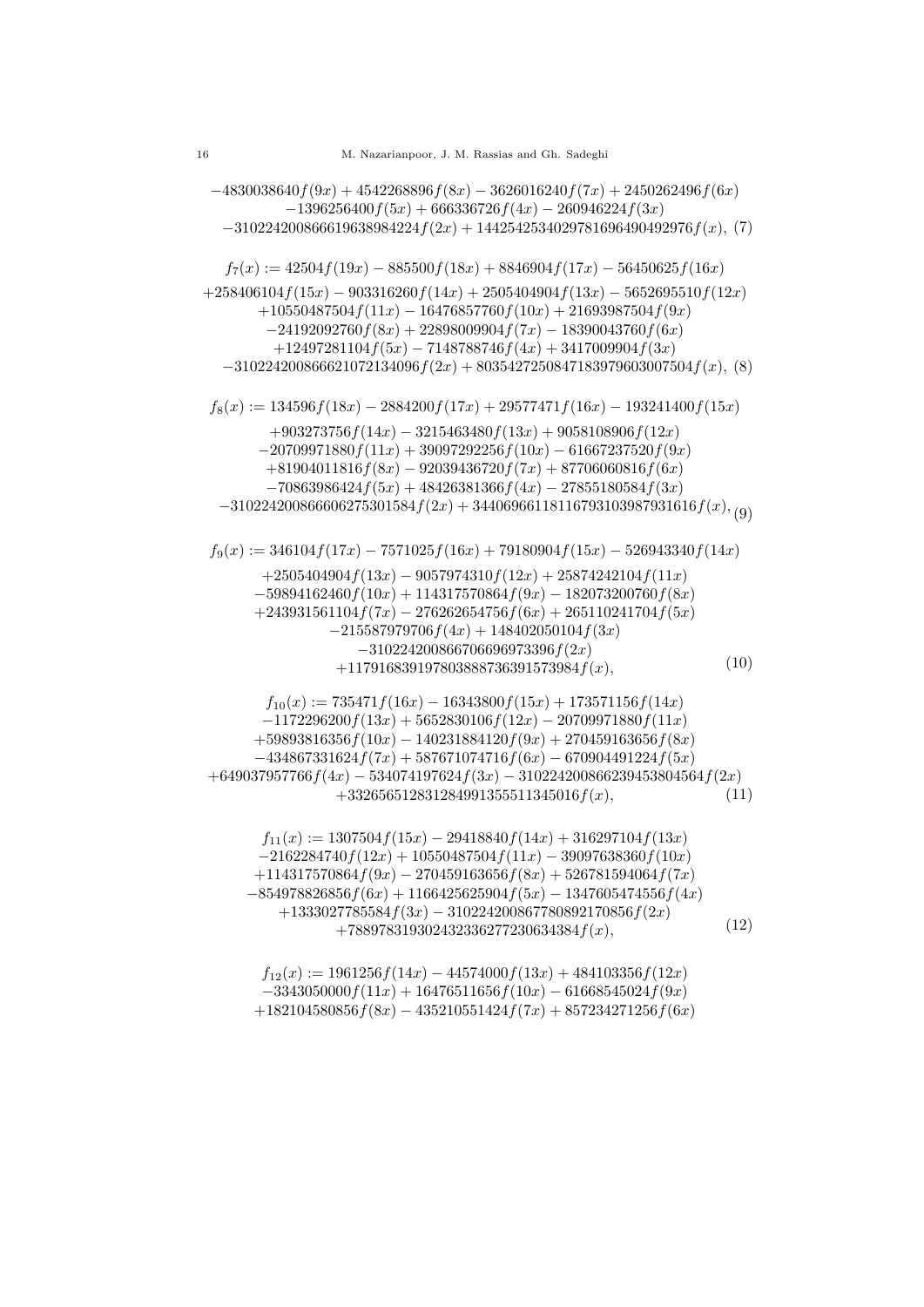Solution and Stability of Quattuorvigintic Functional Equation in ... 17

$$
-1411817976624f(5x) + 1971686940036f(4x) - 2378651809424f(3x) -310224200864064641541864f(2x) +1600217086362249832672206734976f(x),
$$
(13)

$$
f_{13}(x) := 2496144f(13x) - 57203300f(12x) + 626532144f(11x) -4365755856f(10x) + 21739750144f(9x) - 82413938376f(8x) +247557577344f(7x) - 606052946576f(6x) + 1235893313424f(5x) -2138815370076f(4x) + 3195724134064f(3x) - 310224200870810630633376f(2x) +2817075236951976090013570356864f(x), (14)
$$

$$
f_{14}(x) := 2704156f(12x) - 64899744f(11x) + 746347056f(10x)
$$
  
\n
$$
-5473211744f(9x) + 28734361656f(8x) - 114937446624f(7x)
$$
  
\n
$$
+363968580976f(6x) - 935919208224f(5x) + 1988828317476f(4x)
$$
  
\n
$$
-3535694786624f(3x) - 310224200861316177500064f(2x)
$$
  
\n
$$
+4365803792247991305489858025536f(x).
$$
 (15)

Replacing  $(x, y)$  by  $(x, x)$  in  $(1)$ , we get

$$
f_1(x) = 24! f(x),
$$
\n(16)

for all  $x \in X$ . Replacing  $(x, y)$  by  $(0, 2x)$  in  $(1)$ , we obtain

$$
f_2(x) = 0,\tag{17}
$$

for all  $x \in X$ . Replacing  $(x, y)$  by  $(ix, x)(i=1,...,12)$  in (1), we get  $f_i(x) = 0 \quad (i = 3, \ldots, 14),$ (18)

for all  $x \in X$ . Replacing  $(x, y)$  by  $(0, x)$  in  $(1)$ , we have

$$
f(2x) = 2^{24} f(x),
$$

for all  $x \in X$ . Hence f is a quattuorvigintic mapping.

## 3. Hyers-Ulam Intuitionistic Fuzzy Stability of the Functional Equation (1)

In this section, we investigate the generalized Hyers-Ulam stability of the quattuorvigintic functional equation (1) in intuitionistic fuzzy normed spaces. Throughout this section let X be a linear space and  $(Y, \mu, \nu)$  be an intuitionistic fuzzy Banach space.

**Lemma 3.1.** Fix  $a > 0$ . Let  $\psi, \psi' : X \times (0, \infty) \to [0, 1]$  be mappings, such that  $\psi(2x,t) \geq \psi(x,Lt)$  and  $\psi'(2x,t) \leq \psi'(x,Lt)$  for some  $L > \frac{1}{2^{24}}$  and all  $x \in X$  and  $t > 0$ . Moreover let  $\lim_{t \to \infty} \psi(x, t) = 1$  and  $\lim_{t \to \infty} \psi'(x, \overline{t}) = 0$  for all  $x \in X$ . Suppose that  $f: X \to Y$  is a mapping satisfying

$$
\mu(f(2x) - 2^{24}f(x), at) \ge \psi(x, t),
$$
  

$$
\nu(f(2x) - 2^{24}f(x), at) \le \psi'(x, t),
$$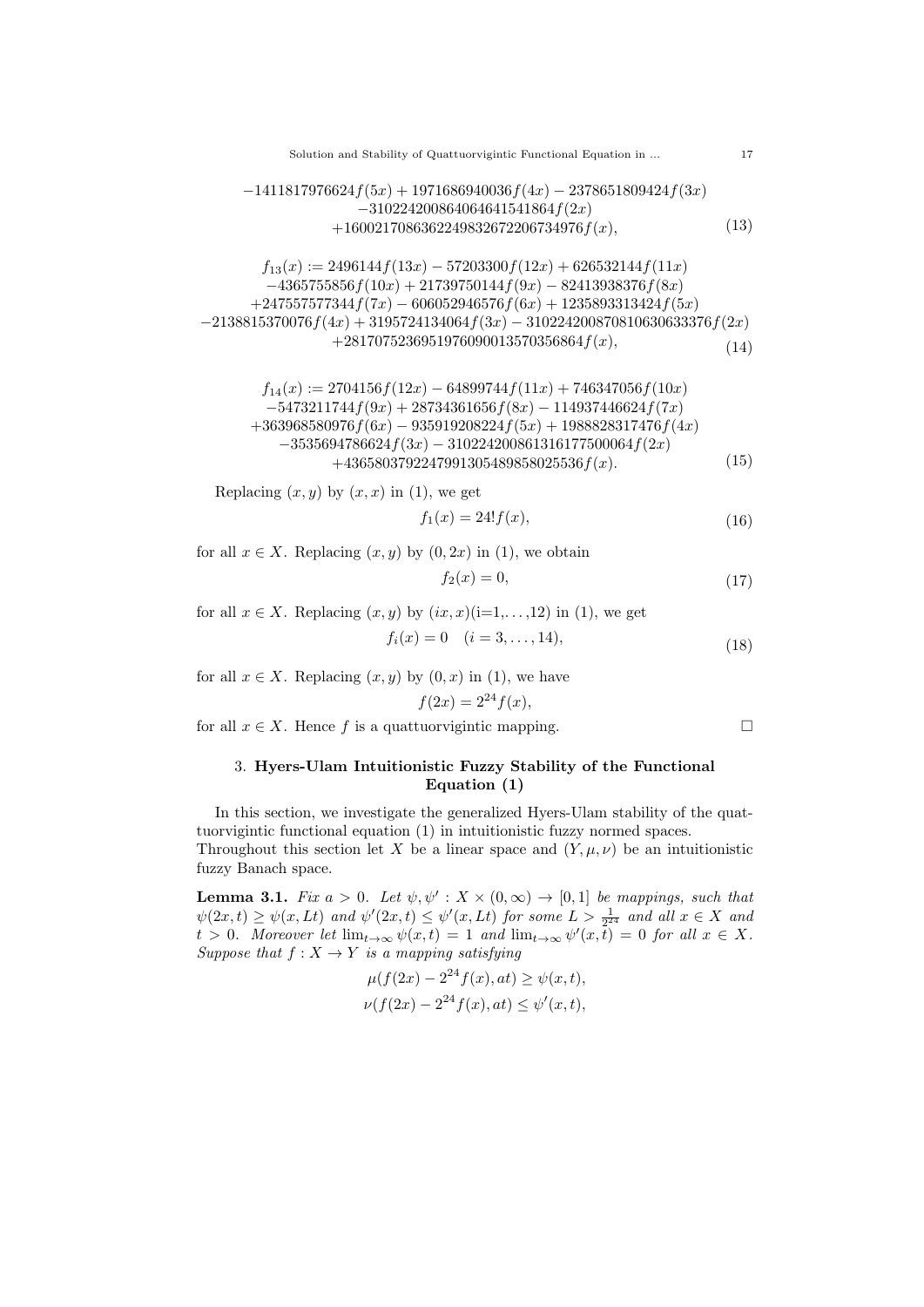for all  $x \in X$  and  $t > 0$ . Then there exists a mapping  $Q: X \to Y$ , such that

$$
\mu(f(x) - Q(x), t) \ge \psi\left(x, \left(2^{24}L - 1\right)\frac{t}{aL}\right),\tag{19}
$$

$$
\nu(f(x) - Q(x), t) \le \psi' \left(x, \left(2^{24}L - 1\right)\frac{t}{aL}\right),\tag{20}
$$

for all  $x \in X$  and  $t > 0$ .

*Proof.* Let  $E = \{f : X \to Y\}$ , and introduce the complete generalized metric d defined on  $E$  by

$$
d(g, h) = \inf \{ c \in (0, \infty) : \mu(g(x) - h(x), ct) \ge \psi(x, t), \nu(g(x) - h(x), ct) \le \psi'(x, t) \}
$$
  
(x \in X, t > 0).

We now define a mapping  $J: E \to E$  by

$$
Jg(x) := \frac{1}{2^{24}}g(2x).
$$

It is easy to show that  $J$  is a strictly contractive mapping with Lipschitz constant  $\frac{1}{2^{24}L}$  and  $d(Jf, f) \leq \frac{a}{2^{24}}$ . So there exists a mapping  $Q: X \to Y$ , such that

$$
Q(x) := \lim_{n \to \infty} \frac{f(2^n x)}{2^{24n}},
$$

and (19) and (20) are satisfied.  $\square$ 

**Theorem 3.2.** Let  $(Z, \mu', \nu')$  be an intuitionistic fuzzy normed space. Let  $\phi : X^2 \to Y$ Z be a mapping, such that

$$
\mu'(\phi(2x, 2x), t) \ge \mu'(\phi(x, x), Lt),
$$
\n(21)

$$
\nu'(\phi(2x, 2x), t) \le \nu'(\phi(x, x), Lt),\tag{22}
$$

and

$$
\lim_{n \to \infty} \mu' \left( \frac{1}{2^{24n}} \phi(2^n x, 2^n y), t \right) = 1,
$$
\n(23)

$$
\lim_{n \to \infty} \nu' \left( \frac{1}{2^{24n}} \phi(2^n x, 2^n y), t \right) = 0,
$$
\n(24)

for some  $L > \frac{1}{2^{24}}$  and all  $x, y \in X$  and  $t > 0$ . Let  $f : X \to Y$  be a mapping satisfying

$$
\mu(Df(x,y),t) \ge \mu'(\phi(x,y),t),\tag{25}
$$

$$
\nu(Df(x,y),t) \le \nu'(\phi(x,y),t),\tag{26}
$$

for all  $x, y \in X$  and  $t > 0$ . Then there exists a unique quattuorvigintic mapping  $Q: X \rightarrow Y$ , such that

$$
\mu(f(x) - Q(x), t) \ge \psi\left(x, (2^{24}L - 1)155112100433309859840000 \frac{t}{L}\right), \quad (27)
$$

$$
\nu(f(x) - Q(x), t) \le \psi' \left(x, (2^{24}L - 1)155112100433309859840000 \frac{t}{L}\right),\tag{28}
$$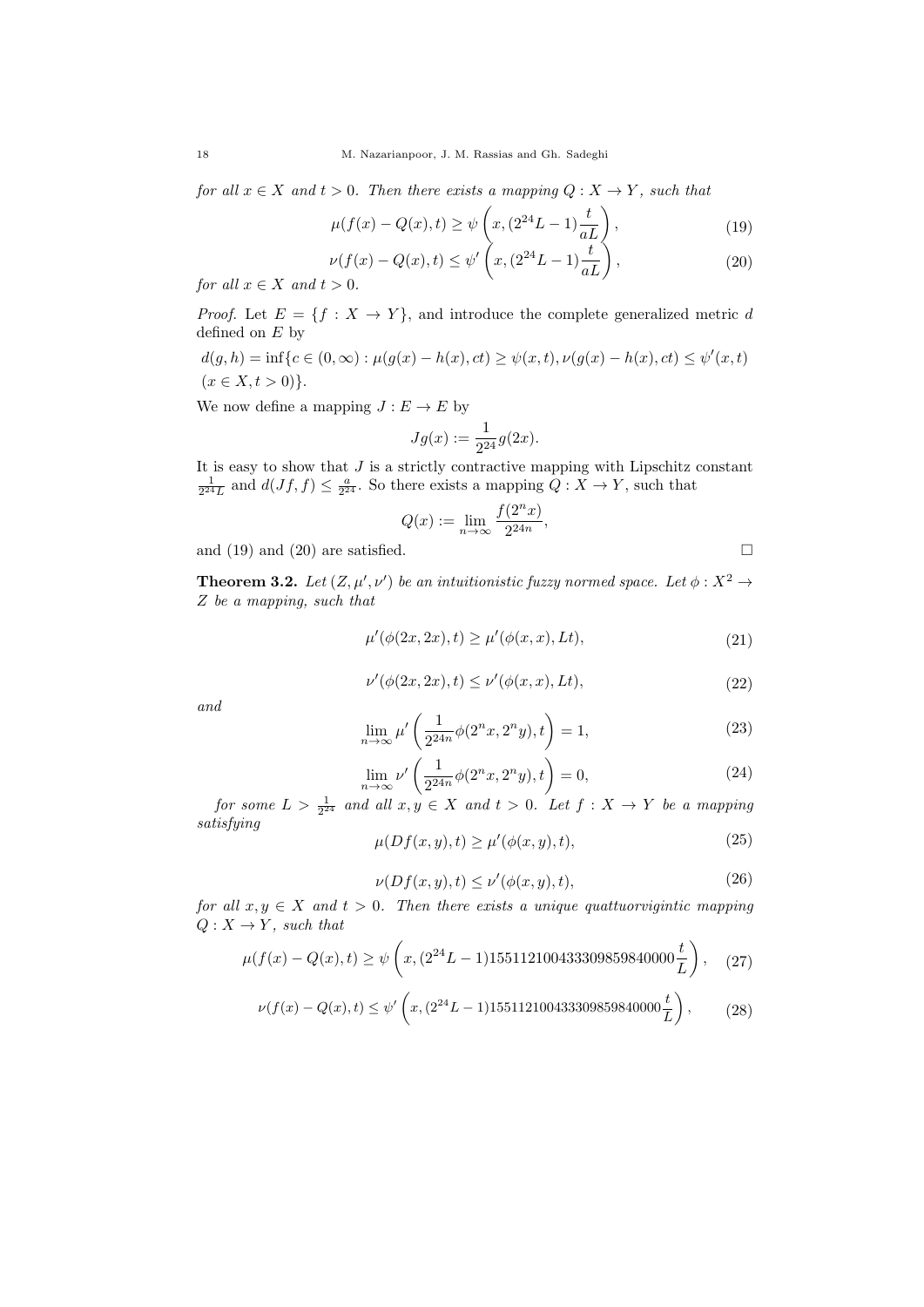for all  $x \in X$  and  $t > 0$ , where

$$
\psi(x,t) := \psi_1\left(x, \frac{t}{4096}\right) * \psi_2\left(x, \frac{t}{4096}\right) * \psi_3\left(x, \frac{t}{2048}\right) * \psi_4\left(x, \frac{t}{1024}\right)
$$
  
\n
$$
*\psi_5\left(x, \frac{t}{512}\right) * \psi_6\left(x, \frac{t}{256}\right) * \psi_7\left(x, \frac{t}{128}\right) * \psi_8\left(x, \frac{t}{64}\right) * \psi_9\left(x, \frac{t}{32}\right)
$$
  
\n
$$
*\psi_{10}\left(x, \frac{t}{16}\right) * \psi_{11}\left(x, \frac{t}{8}\right) * \psi_{12}\left(x, \frac{t}{4}\right) * \psi_{13}\left(x, \frac{t}{2}\right) * \psi_{14}(x, t),
$$
 (29)

and the mappings  $\psi_i : X \times (0, \infty) \to [0, 1]$  $(i = 1, \ldots, 14)$ , are defined as follows:

$$
\psi_1(x,t) := \mu' \left( \phi(0,0), \frac{24!}{2704156} \frac{t}{7} \right) * \mu' \left( \phi(0,2x), \frac{t}{7} \right)
$$
  
\n
$$
*\mu' \left( \phi(24x, 24x), \frac{24!}{14} t \right) * \mu' \left( \phi(24x, -24x), \frac{24!}{14} t \right) * \mu' \left( \phi(22x, 22x), \frac{24!}{14} \frac{t}{24} \right)
$$
  
\n
$$
*\mu' \left( \phi(22x, -22x), \frac{24!}{14} \frac{t}{24} \right) * \mu' \left( \phi(20x, 20x), \frac{24!}{14} \frac{t}{276} \right)
$$
  
\n
$$
*\mu' \left( \phi(20x, -20x), \frac{24!}{14} \frac{t}{276} \right) * \mu' \left( \phi(18x, 18x), \frac{24!}{14} \frac{t}{2024} \right)
$$
  
\n
$$
*\mu' \left( \phi(18x, -18x), \frac{24!}{14} \frac{t}{2024} \right) * \mu' \left( \phi(16x, 16x), \frac{24!}{14} \frac{t}{10626} \right)
$$
  
\n
$$
*\mu' \left( \phi(16x, -16x), \frac{24!}{14} \frac{t}{10626} \right) * \mu' \left( \phi(14x, 14x), \frac{24!}{14} \frac{t}{42504} \right)
$$
  
\n
$$
*\mu' \left( \phi(14x, -14x), \frac{24!}{14} \frac{t}{42504} \right) * \mu' \left( \phi(12x, 12x), \frac{24!}{14} \frac{t}{143506} \right)
$$
  
\n
$$
*\mu' \left( \phi(12x, -12x), \frac{24!}{14} \frac{t}{143506} \right) * \mu' \left( \phi(10x, 10x), \frac{24!}{14} \frac{t}{143506} \right)
$$

$$
\psi_2(x,t) := \mu' \left( \phi(12x,x), \frac{t}{2} \right) * \mu' \left( \phi(0,0), 24! \frac{t}{2} \right), \tag{31}
$$

$$
\psi_3(x,t) := \mu' \left( \phi(0,0), \frac{24!}{14976} t \right) * \mu' \left( \phi(x,x), \frac{24!}{2} \frac{t}{624} \right)
$$
  

$$
*\mu' \left( \phi(x,-x), \frac{24!}{2} \frac{t}{624} \right) * \mu' \left( \phi(11x,x), \frac{t}{26} \right),
$$
 (32)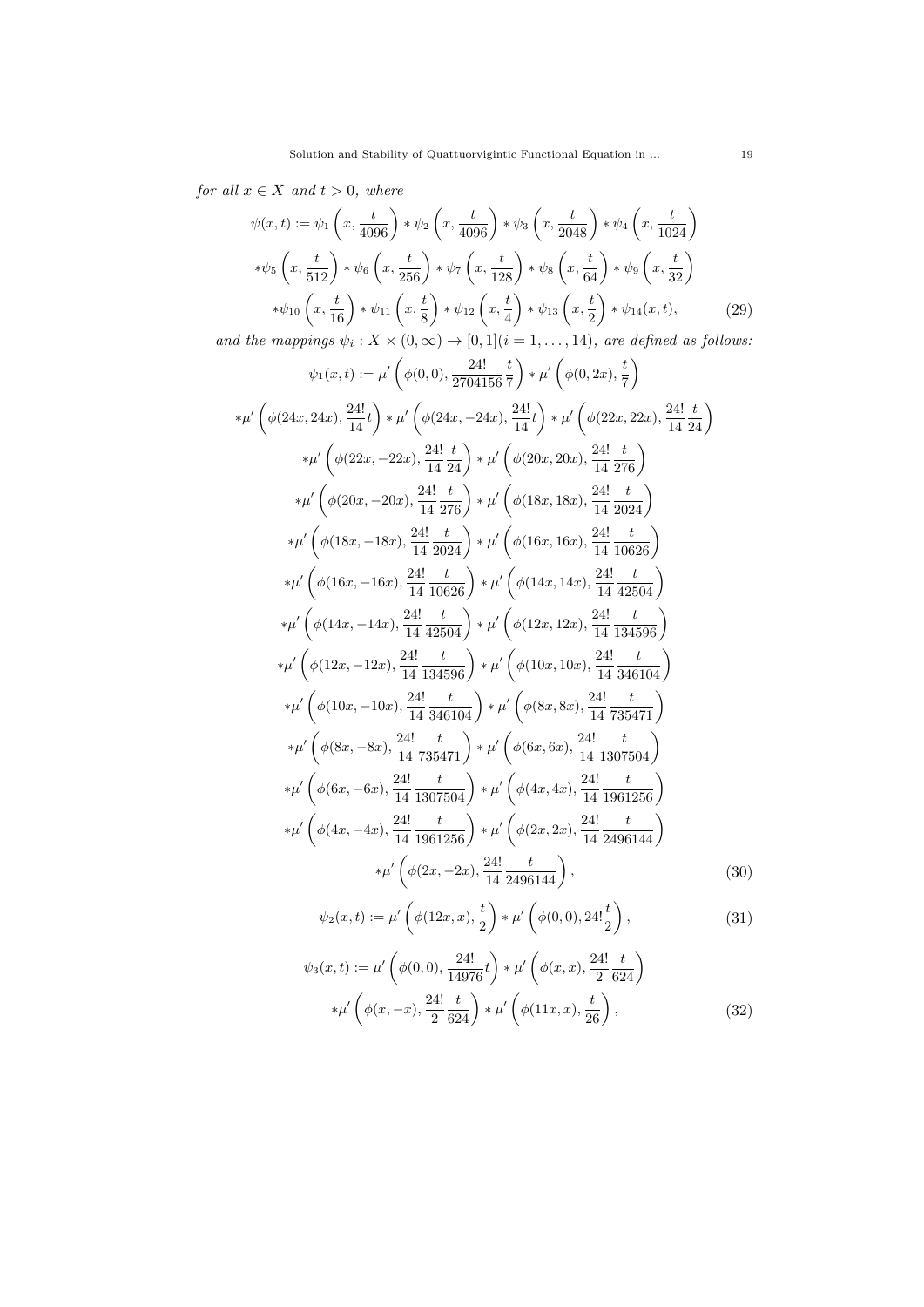20 M. Nazarianpoor, J. M. Rassias and Gh. Sadeghi

$$
\psi_4(x,t) := \mu' \left( \phi(0,0), 24! \frac{t}{21253104} \right) * \mu' \left( \phi(x,x), \frac{24!}{2} \frac{t}{1848096} \right)
$$
  
\n
$$
* \mu' \left( \phi(x,-x), \frac{24!}{2} \frac{t}{1848096} \right) * \mu' \left( \phi(2x,2x), \frac{24!}{2} \frac{t}{77004} \right)
$$
  
\n
$$
* \mu' \left( \phi(2x,-2x), \frac{24!}{2} \frac{t}{77004} \right) * \mu' \left( \phi(10x,x), \frac{t}{279} \right),
$$
  
\n
$$
\psi_5(x,t) := \mu' \left( \phi(0,0), 24! \frac{t}{8307856128} \right)
$$
  
\n
$$
* \mu' \left( \phi(x,x), \frac{24!}{2} \frac{t}{1132889472} \right) * \mu' \left( \phi(x,-x), \frac{24!}{2} \frac{t}{1132889472} \right)
$$
  
\n
$$
* \mu' \left( \phi(2x,2x), \frac{24!}{2} \frac{t}{98512128} \right) * \mu' \left( \phi(2x,-2x), \frac{24!}{2} \frac{t}{98512128} \right)
$$

$$
\mu \left( \phi(2x, 2x), \frac{1}{2} \frac{1}{98512128} \right) * \mu \left( \phi(2x, -2x), \frac{1}{2} \frac{1}{98512128} \right)
$$
  
\n
$$
*\mu' \left( \phi(3x, 3x), \frac{24!}{2} \frac{t}{4104672} \right) * \mu' \left( \phi(3x, -3x), \frac{24!}{2} \frac{t}{4104672} \right)
$$
  
\n
$$
*\mu' \left( \phi(9x, x), \frac{t}{2028} \right),
$$
\n(34)

$$
\psi_6(x,t) := \mu' \left( \phi(0,0), 24! \frac{t}{1200366153756} \right)
$$
  
\n
$$
*\mu' \left( \phi(x,x), \frac{24!}{2} \frac{t}{228641172144} \right) * \mu' \left( \phi(x,-x), \frac{24!}{2} \frac{t}{228641172144} \right)
$$
  
\n
$$
*\mu' \left( \phi(2x,2x), \frac{24!}{2} \frac{t}{31178341656} \right) * \mu' \left( \phi(2x,-2x), \frac{24!}{2} \frac{t}{31178341656} \right)
$$
  
\n
$$
*\mu' \left( \phi(3x,3x), \frac{24!}{2} \frac{t}{2711160144} \right) * \mu' \left( \phi(3x,-3x), \frac{24!}{2} \frac{t}{2711160144} \right)
$$
  
\n
$$
*\mu' \left( \phi(4x,4x), \frac{24!}{2} \frac{t}{112965006} \right) * \mu' \left( \phi(4x,-4x), \frac{24!}{2} \frac{t}{112965006} \right)
$$
  
\n
$$
*\mu' \left( \phi(8x,x), \frac{t}{10631} \right), \tag{35}
$$

$$
\psi_{7}(x,t) := \mu' \left( \phi(0,0), 24! \frac{t}{76798141580160} \right) * \mu' \left( \phi(x,x), \frac{24!}{2} \frac{t}{19199535395040} \right)
$$
  
\n
$$
*\mu' \left( \phi(x,-x), \frac{24!}{2} \frac{t}{19199535395040} \right) * \mu' \left( \phi(2x,2x), \frac{24!}{2} \frac{t}{3657054360960} \right)
$$
  
\n
$$
*\mu' \left( \phi(2x,-2x), \frac{24!}{2} \frac{t}{3657054360960} \right) * \mu' \left( \phi(3x,3x), \frac{24!}{2} \frac{t}{498689231040} \right)
$$
  
\n
$$
*\mu' \left( \phi(3x,-3x), \frac{24!}{2} \frac{t}{498689231040} \right) * \mu' \left( \phi(4x,4x), \frac{24!}{2} \frac{t}{43364280960} \right)
$$
  
\n
$$
*\mu' \left( \phi(4x,-4x), \frac{24!}{2} \frac{t}{43364280960} \right) * \mu' \left( \phi(5x,5x), \frac{24!}{2} \frac{t}{1806845040} \right)
$$
  
\n
$$
*\mu' \left( \phi(5x,-5x), \frac{24!}{2} \frac{t}{1806845040} \right) * \mu' \left( \phi(7x,x), \frac{t}{42510} \right), \tag{36}
$$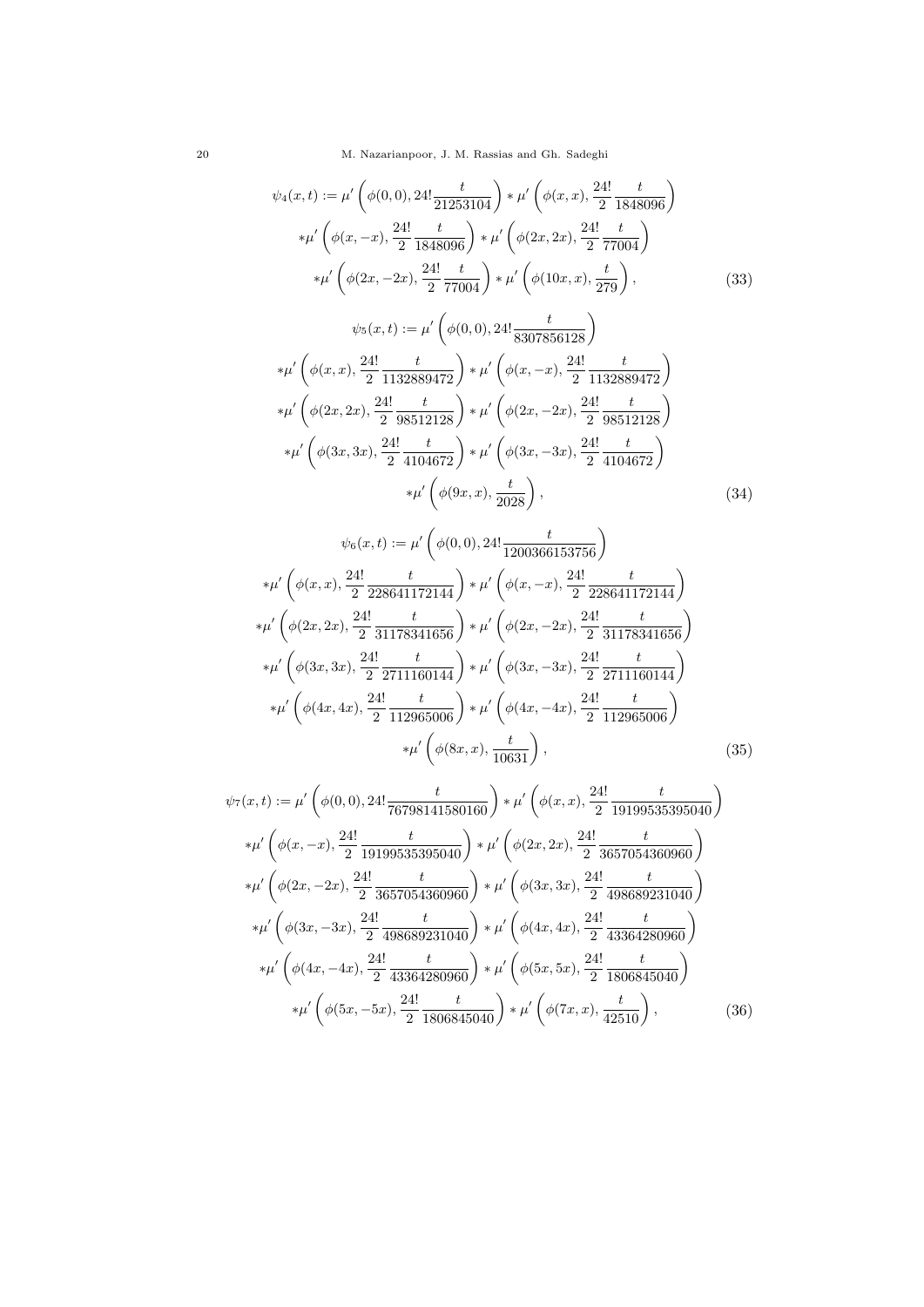Solution and Stability of Quattuorvigintic Functional Equation in ... 21

$$
\psi_{8}(x,t) := \mu' \left( \phi(0,0), 24! \frac{t}{2438479149123248} \right) * \mu' \left( \phi(x,x), \frac{24!}{2} \frac{t}{770046047091552} \right) \n* \mu' \left( \phi(x,-x), \frac{24!}{2} \frac{t}{770046047091552} \right) * \mu' \left( \phi(2x,2x), \frac{24!}{2} \frac{t}{192511511772888} \right) \n* \mu' \left( \phi(2x,-2x), \frac{24!}{2} \frac{t}{192511511772888} \right) * \mu' \left( \phi(3x,3x), \frac{24!}{2} \frac{t}{36666859385312} \right) \n* \mu' \left( \phi(3x,-3x), \frac{24!}{2} \frac{t}{36668859385312} \right) * \mu' \left( \phi(4x,4x), \frac{24!}{2} \frac{t}{5000299007088} \right) \n* \mu' \left( \phi(4x,-4x), \frac{24!}{2} \frac{t}{3600299007088} \right) * \mu' \left( \phi(5x,5x), \frac{24!}{2} \frac{t}{334808609312} \right) \n* \mu' \left( \phi(5x,-5x), \frac{24!}{2} \frac{t}{434808609312} \right) * \mu' \left( \phi(6x,6x), \frac{24!}{2} \frac{t}{18117025388} \right) \n* \mu' \left( \phi(6x,-6x), \frac{24!}{2} \frac{t}{18117025388} \right) * \mu' \left( \phi(6x,x), \frac{24!}{2} \frac{t}{18117025388} \right) \n* \mu' \left( \phi(x,x), \frac{24!}{2} \frac{t}{16123355470430208} \right) * \mu' \left( \phi(6x,-x), \frac{24!}{2} \frac{t}{1
$$

$$
\psi_{10}(x,t) := \mu' \left( \phi(0,0), 24! \frac{t}{397834070447218680} \right)
$$
  
\n
$$
*\mu' \left( \phi(x,x), \frac{24!}{2} \frac{t}{187216033151632320} \right) * \mu' \left( \phi(x,-x), \frac{24!}{2} \frac{t}{187216033151632320} \right)
$$
  
\n
$$
*\mu' \left( \phi(2x,2x), \frac{24!}{2} \frac{t}{72806235114523680} \right)
$$
  
\n
$$
*\mu' \left( \phi(2x,-2x), \frac{24!}{2} \frac{t}{72806235114523680} \right)
$$
  
\n
$$
*\mu' \left( \phi(3x,3x), \frac{24!}{2} \frac{t}{22991442667744320} \right)
$$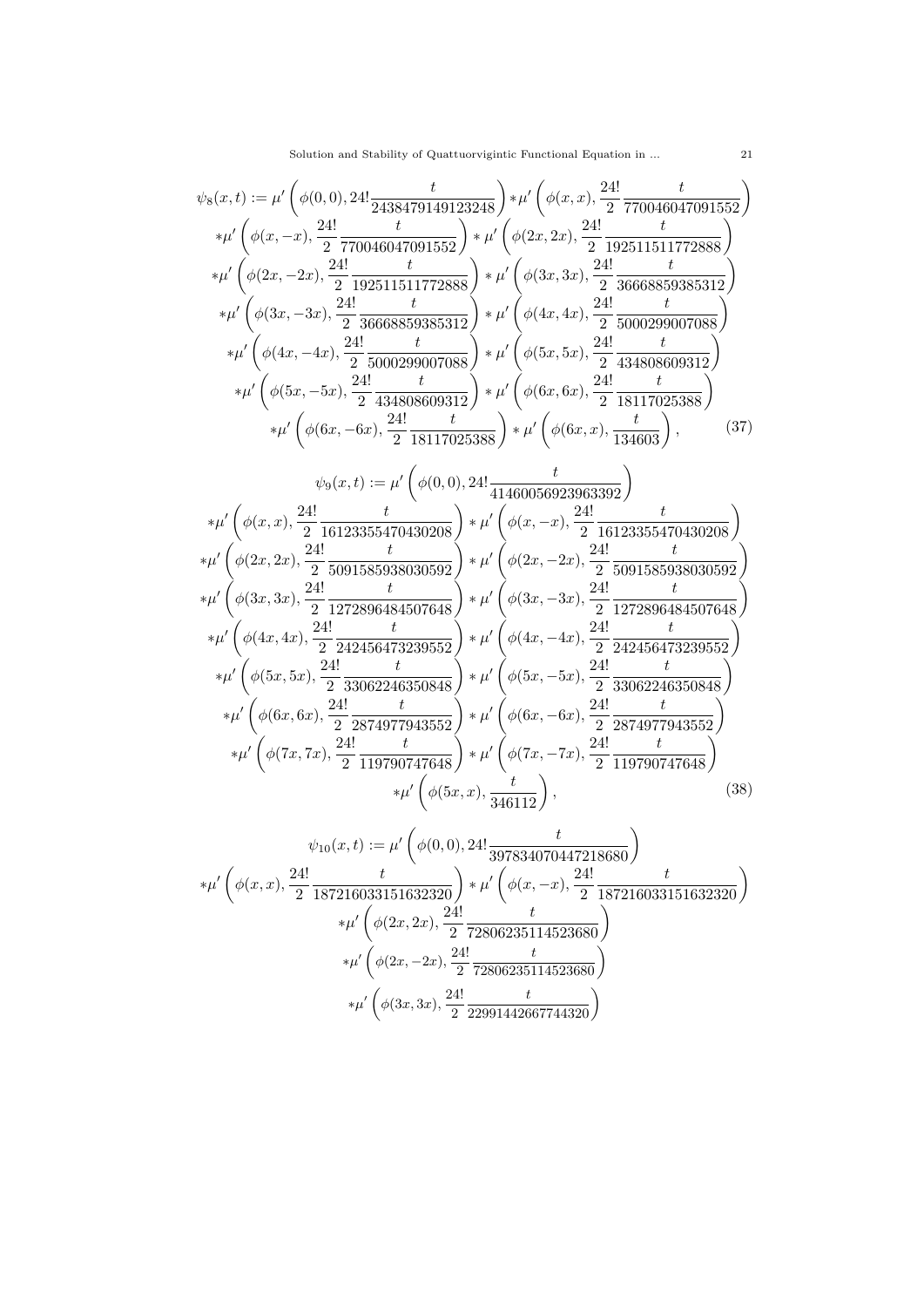$$
*\mu'\left(\phi(3x, -3x), \frac{24!}{2} \frac{t}{22991442667744320}\right)
$$
  
\n
$$
*\mu'\left(\phi(4x, 4x), \frac{24!}{2} \frac{t}{5747860666936080}\right) * \mu'\left(\phi(4x, -4x), \frac{24!}{2} \frac{t}{5747860666936080}\right)
$$
  
\n
$$
*\mu'\left(\phi(5x, 5x), \frac{24!}{2} \frac{t}{1094830603225920}\right) * \mu'\left(\phi(5x, -5x), \frac{24!}{2} \frac{t}{1094830603225920}\right)
$$
  
\n
$$
*\mu'\left(\phi(6x, 6x), \frac{24!}{2} \frac{t}{149295082258080}\right) * \mu'\left(\phi(6x, -6x), \frac{24!}{2} \frac{t}{149295082258080}\right)
$$
  
\n
$$
*\mu'\left(\phi(7x, 7x), \frac{24!}{2} \frac{t}{12982181065920}\right) * \mu'\left(\phi(7x, -7x), \frac{24!}{2} \frac{t}{12982181065920}\right)
$$
  
\n
$$
*\mu'\left(\phi(8x, 8x), \frac{24!}{2} \frac{t}{540924211080}\right) * \mu'\left(\phi(8x, -8x), \frac{24!}{2} \frac{t}{540924211080}\right)
$$
  
\n
$$
*\mu'\left(\phi(4x, x), \frac{t}{735480}\right),
$$
 (39)

$$
\psi_{11}(x,t) := \mu' \left( \phi(0,0), 24! \frac{t}{2235282407279860224} \right)
$$

$$
*\mu' \left( \phi(x,x), \frac{24!}{2} \frac{t}{1257346354094921376} \right)
$$

$$
*\mu' \left( \phi(x,-x), \frac{24!}{2} \frac{t}{1257346354094921376} \right)
$$

$$
*\mu' \left( \phi(2x,2x), \frac{24!}{2} \frac{t}{591692401927021824} \right)
$$

$$
*\mu' \left( \phi(2x,-2x), \frac{24!}{2} \frac{t}{591692401927021824} \right)
$$

$$
*\mu' \left( \phi(3x,3x), \frac{24!}{2} \frac{t}{230102600749397376} \right)
$$

$$
*\mu' \left( \phi(3x,-3x), \frac{24!}{2} \frac{t}{230102600749397376} \right)
$$

$$
*\mu' \left( \phi(4x,4x), \frac{24!}{2} \frac{t}{72663979184020224} \right)
$$

$$
*\mu' \left( \phi(4x,-4x), \frac{24!}{2} \frac{t}{72663979184020224} \right)
$$

$$
*\mu' \left( \phi(5x,5x), \frac{24!}{2} \frac{t}{18165994796005056} \right)
$$

$$
*\mu' \left( \phi(5x,-5x), \frac{24!}{2} \frac{t}{3165994796005056} \right)
$$

$$
*\mu' \left( \phi(6x,-5x), \frac{24!}{2} \frac{t}{3460189484953344} \right) * \mu' \left( \phi(7x,7x), \frac{24!}{2} \frac{t}{471844020675456} \right)
$$

$$
*\mu' \left( \phi(7x,-7x), \frac{24!}{2
$$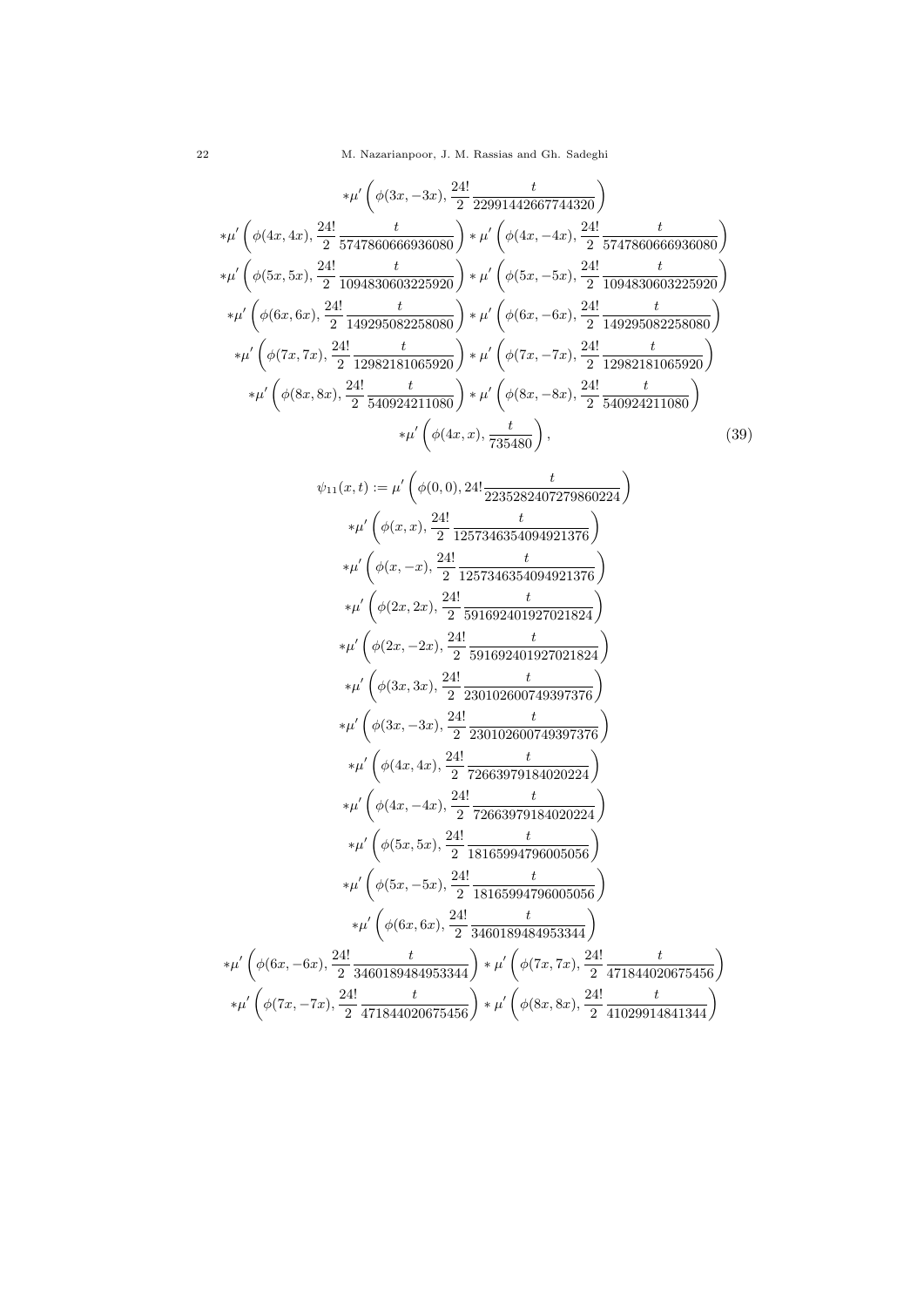Solution and Stability of Quattuorvigintic Functional Equation in ... 23

$$
\ast \mu' \left( \phi(8x, -8x), \frac{24!}{2} \frac{t}{41029914841344} \right) \ast \mu' \left( \phi(9x, 9x), \frac{24!}{2} \frac{t}{1709579785056} \right)
$$
\n
$$
\ast \mu' \left( \phi(9x, -9x), \frac{24!}{2} \frac{t}{1709579785056} \right) \ast \mu' \left( \phi(3x, x), \frac{t}{1307514} \right),
$$
\n
$$
\psi_{12}(x, t) := \mu' \left( \phi(0, 0), 24! \frac{t}{7544062738469138112} \right)
$$
\n
$$
\ast \mu' \left( \phi(x, x), \frac{24!}{2} \frac{t}{5029375158979425408} \right)
$$
\n
$$
\ast \mu' \left( \phi(x, -x), \frac{24!}{2} \frac{t}{5029375158979425408} \right)
$$
\n
$$
\ast \mu' \left( \phi(2x, 2x), \frac{24!}{2} \frac{t}{2829023526925926792} \right)
$$
\n
$$
\ast \mu' \left( \phi(2x, -2x), \frac{24!}{2} \frac{t}{2829023526925926792} \right)
$$
\n
$$
\ast \mu' \left( \phi(3x, 3x), \frac{24!}{2} \frac{t}{1331305189141612608} \right)
$$
\n
$$
\ast \mu' \left( \phi(4x, -3x), \frac{24!}{2} \frac{t}{517729795777293792} \right)
$$
\n
$$
\ast \mu' \left( \phi(4x, -4x), \frac{24!}{2} \frac{t}{517729795777293792} \right)
$$
\n
$$
\ast \mu' \left( \phi(5x, 5x), \frac{24!}{2} \frac{t}{1331305189141612608} \right)
$$
\n
$$
\ast \
$$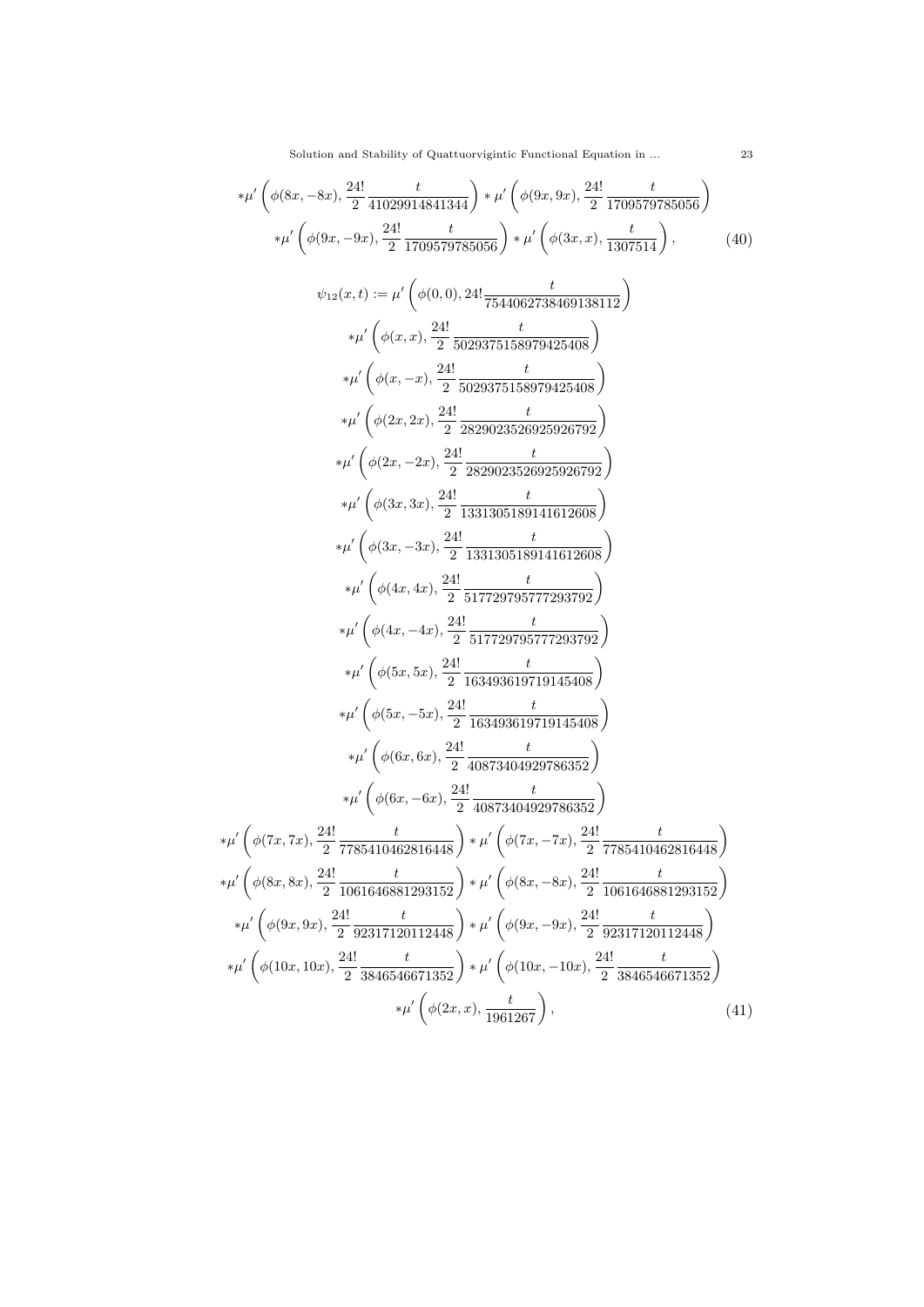$$
\psi_{13}(x,t) := \mu' \left( \phi(0,0), 24! \frac{t}{15552286227004578816} \right)
$$
\n
$$
* \mu' \left( \phi(x,x), \frac{24!}{2} \frac{t}{12220124892646454784} \right)
$$
\n
$$
* \mu' \left( \phi(x,-x), \frac{24!}{2} \frac{t}{122201248926436454784} \right)
$$
\n
$$
* \mu' \left( \phi(2x,2x), \frac{24!}{2} \frac{t}{8146749928430969856} \right)
$$
\n
$$
* \mu' \left( \phi(2x,-2x), \frac{24!}{2} \frac{t}{8146749928430969856} \right)
$$
\n
$$
* \mu' \left( \phi(3x,3x), \frac{24!}{2} \frac{t}{1582546834742420544} \right)
$$
\n
$$
* \mu' \left( \phi(3x,-3x), \frac{24!}{2} \frac{t}{1582546834742420544} \right)
$$
\n
$$
* \mu' \left( \phi(4x,-4x), \frac{24!}{2} \frac{t}{2156492628114080256} \right)
$$
\n
$$
* \mu' \left( \phi(4x,-4x), \frac{24!}{2} \frac{t}{2156492628114080256} \right)
$$
\n
$$
* \mu' \left( \phi(5x,-5x), \frac{24!}{2} \frac{t}{838636022044364544} \right)
$$
\n
$$
* \mu' \left( \phi(5x,-5x), \frac{24!}{2} \frac{t}{836636022044364544} \right)
$$
\n
$$
* \mu' \left( \phi(6x,-6x), \frac{24!}{2} \frac{t}{626830022044364544} \right)
$$
\n
$$
* \mu' \left( \phi(6x,-6x), \frac{2
$$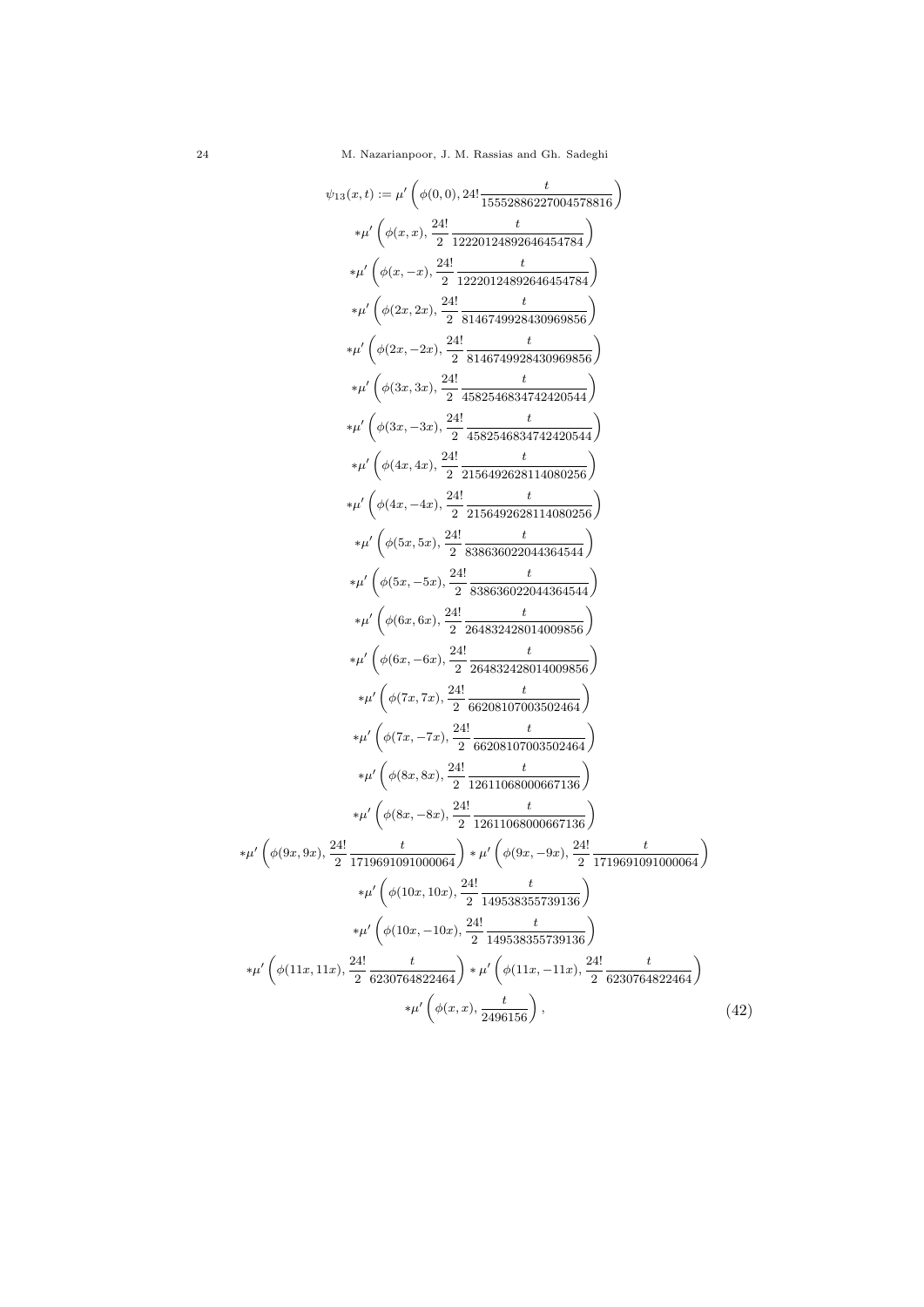$$
\psi_{14}(x,t) := \mu' \left( \phi(0,0), 24! \frac{t}{19774126759681168784} \right)
$$
\n
$$
\ast \mu' \left( \phi(x,x), \frac{24!}{2} \frac{t}{18253040085859540416} \right)
$$
\n
$$
\ast \mu' \left( \phi(x,-x), \frac{24!}{2} \frac{t}{18253040085859540416} \right)
$$
\n
$$
\ast \mu' \left( \phi(2x,2x), \frac{24!}{2} \frac{t}{14341674353175353184} \right)
$$
\n
$$
\ast \mu' \left( \phi(2x,-2x), \frac{24!}{2} \frac{t}{14341674353175353184} \right)
$$
\n
$$
\ast \mu' \left( \phi(3x,3x), \frac{24!}{2} \frac{1}{9561116235450235456} \right)
$$
\n
$$
\ast \mu' \left( \phi(3x,-3x), \frac{24!}{2} \frac{t}{9561116235450235456} \right)
$$
\n
$$
\ast \mu' \left( \phi(4x,4x), \frac{24!}{2} \frac{t}{5378127882440757444} \right)
$$
\n
$$
\ast \mu' \left( \phi(5x,5x), \frac{24!}{2} \frac{t}{2530883709383885856} \right)
$$
\n
$$
\ast \mu' \left( \phi(5x,-5x), \frac{24!}{2} \frac{t}{2530883709383885856} \right)
$$
\n
$$
\ast \mu' \left( \phi(6x,-5x), \frac{24!}{2} \frac{t}{2530883709383885856} \right)
$$
\n
$$
\ast \mu' \left( \phi(6x,-5x), \frac{24!}{2} \frac{t}{2530883709383885856} \right)
$$
\n
$$
\ast \mu' \left( \phi(6x,-5x),
$$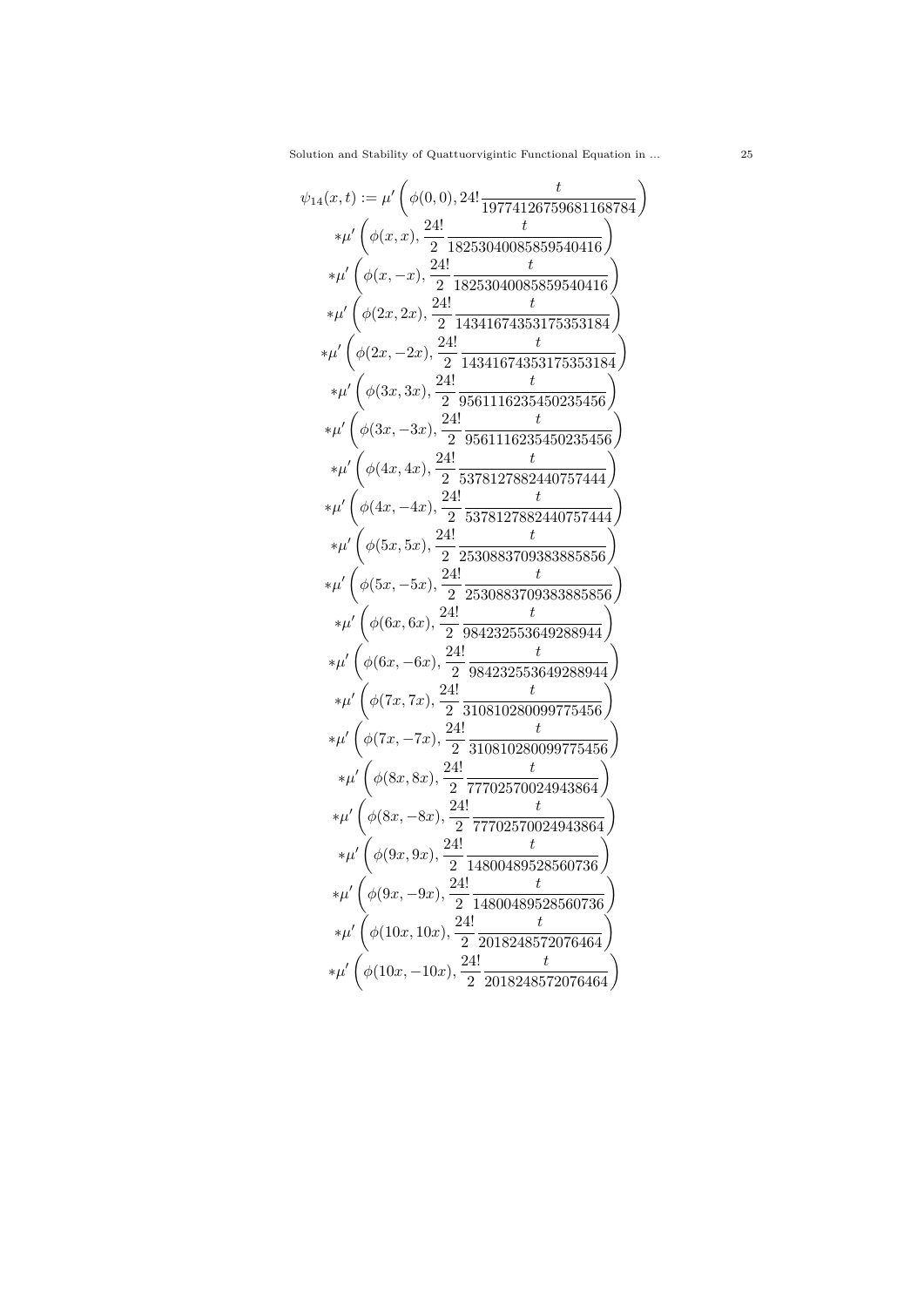26 M. Nazarianpoor, J. M. Rassias and Gh. Sadeghi

$$
*\mu'\left(\phi(11x, 11x), \frac{24!}{2} \frac{t}{175499875832736}\right) \n*\mu'\left(\phi(11x, -11x), \frac{24!}{2} \frac{t}{175499875832736}\right) \n*\mu'\left(\phi(12x, 12x), \frac{24!}{2} \frac{t}{7312494826364}\right) * \mu'\left(\phi(12x, -12x), \frac{24!}{2} \frac{t}{7312494826364}\right) \n*\mu'\left(\phi(0, x), \frac{t}{2704169}\right).
$$
\n(43)

The mapping  $\psi'$  is defined similar to the definition of  $\psi$  with this difference that  $\mu'$  and \* in the definition of  $\psi, \psi_i (i = 1, \ldots, 14)$ , are replaced by  $\nu'$  and  $\diamond$  anywhere respectively.

*Proof.* Let  $f_i: X \to Y (i = 1, ..., 14)$ , be mappings defined in Theorem 2.1. Replacing  $x = y = 0$  in (25), we have

$$
\mu(f(0), t) \ge \mu'(\phi(0, 0), 24!t),\tag{44}
$$

for all  $t > 0$ . Replacing  $(x, y)$  by  $(x, x)$  in (25), we have

$$
\mu(f_1(x), t) \ge \mu'(\phi(x, x), t),\tag{45}
$$

for all  $x \in X$  and  $t > 0$ . Replacing  $(x, y)$  by  $(x, -x)$  in (25) and using (45), we have

$$
\mu(f(x) - f(-x), t) \ge \mu' \left( \phi(x, x), \frac{24!}{2} t \right) * \mu' \left( \phi(x, -x), \frac{24!}{2} t \right), \tag{46}
$$

for all  $x \in X$  and  $t > 0$ . Replacing  $(x, y)$  by  $(0, 2x)$  in  $(25)$  and using  $(44)$  and  $(46)$ , we have

$$
\mu(f_2(x), t) \ge \psi_1(x, t),\tag{47}
$$

for all  $x \in X$  and  $t > 0$ . Replacing  $(x, y)$  by  $(12x, x)$  in  $(25)$  and using  $(47)$ , we have

$$
\mu(f_3(x), t) \ge \psi_1\left(x, \frac{t}{2}\right) * \psi_2\left(x, \frac{t}{2}\right),\tag{48}
$$

for all  $x \in X$  and  $t > 0$ . Replacing  $(x, y)$  by  $(11x, x)$  in  $(25)$ , then it follows from (48) that

$$
\mu(f_4(x), t) \ge \psi_1\left(x, \frac{t}{4}\right) * \psi_2\left(x, \frac{t}{4}\right) * \psi_3\left(x, \frac{t}{2}\right),\tag{49}
$$

for all  $x \in X$  and  $t > 0$ . Replacing  $(x, y)$  by  $(10x, x)$  in  $(25)$  and using  $(49)$ , we have

$$
\mu(f_5(x), t) \ge \psi_1\left(x, \frac{t}{8}\right) * \psi_2\left(x, \frac{t}{8}\right) * \psi_3\left(x, \frac{t}{4}\right) * \psi_4\left(x, \frac{t}{2}\right),\tag{50}
$$

for all  $x \in X$  and  $t > 0$ . Replacing  $(x, y)$  by  $(9x, x)$  in (25) and using (50), we have

$$
\mu(f_6(x), t) \ge \psi_1\left(x, \frac{t}{16}\right) * \psi_2\left(x, \frac{t}{16}\right) * \psi_3\left(x, \frac{t}{8}\right) * \psi_4\left(x, \frac{t}{4}\right)
$$
  
 
$$
* \psi_5\left(x, \frac{t}{2}\right), \tag{51}
$$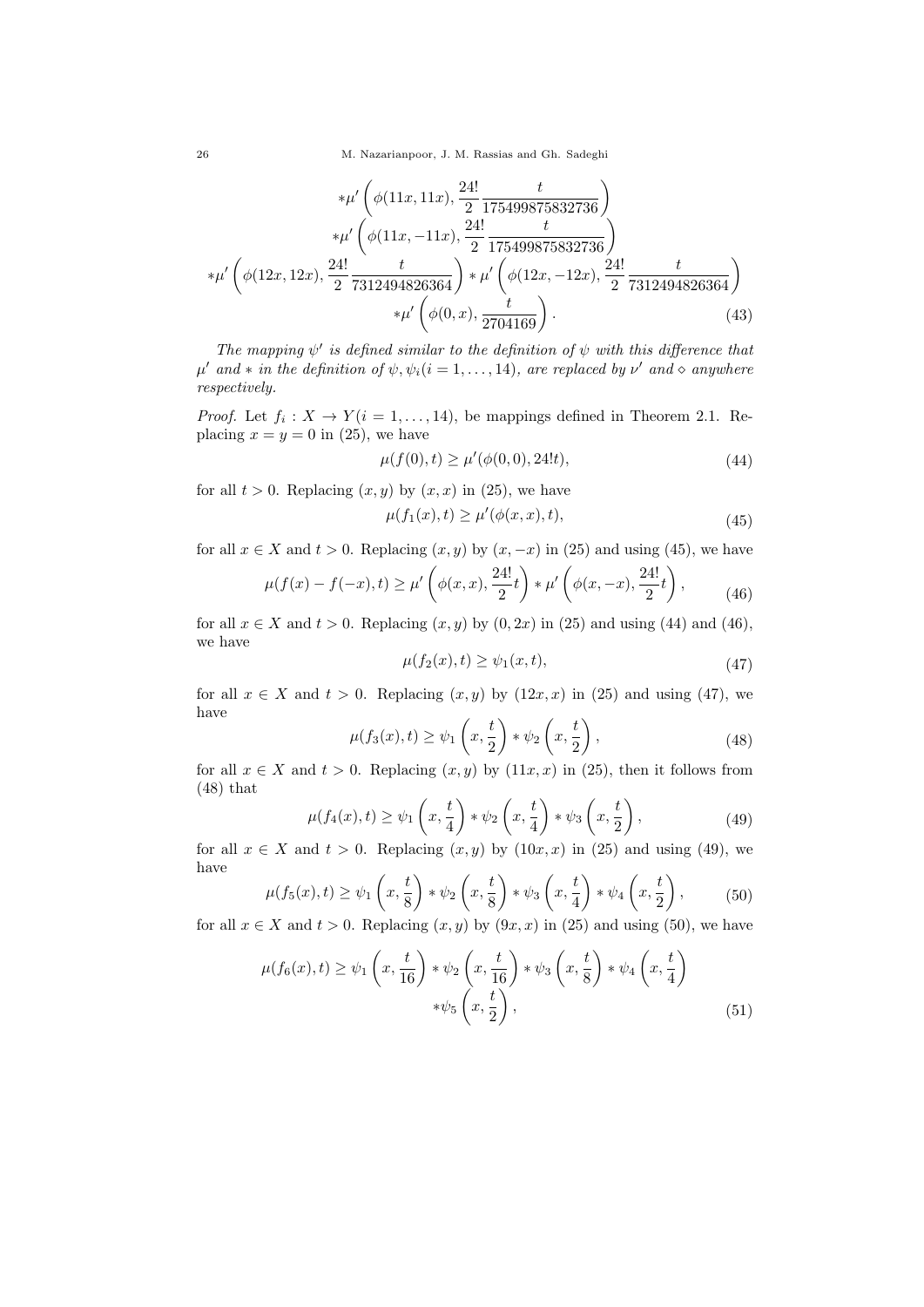for all  $x \in X$  and  $t > 0$ . Replacing  $(x, y)$  by  $(8x, x)$  in  $(25)$  and using  $(51)$ , we have

$$
\mu(f_7(x), t) \ge \psi_1\left(x, \frac{t}{32}\right) * \psi_2\left(x, \frac{t}{32}\right) * \psi_3\left(x, \frac{t}{16}\right) * \psi_4\left(x, \frac{t}{8}\right)
$$

$$
* \psi_5\left(x, \frac{t}{4}\right) * \psi_6\left(x, \frac{t}{2}\right), \tag{52}
$$

for all  $x \in X$  and  $t > 0$ . Replacing  $(x, y)$  by  $(7x, x)$  in (25), then it follows from (52) that

$$
\mu(f_8(x), t) \ge \psi_1\left(x, \frac{t}{64}\right) * \psi_2\left(x, \frac{t}{64}\right) * \psi_3\left(x, \frac{t}{32}\right) * \psi_4\left(x, \frac{t}{16}\right) * \psi_5\left(x, \frac{t}{8}\right)
$$

$$
* \psi_6\left(x, \frac{t}{4}\right) * \psi_7\left(x, \frac{t}{2}\right), \tag{53}
$$

for all  $x \in X$  and  $t > 0$ . Replacing  $(x, y)$  by  $(6x, x)$  in (25) and using (53), we have

$$
\mu(f_9(x), t) \ge \psi_1\left(x, \frac{t}{128}\right) * \psi_2\left(x, \frac{t}{128}\right) * \psi_3\left(x, \frac{t}{64}\right) * \psi_4\left(x, \frac{t}{32}\right) * \psi_5\left(x, \frac{t}{16}\right)
$$

$$
* \psi_6\left(x, \frac{t}{8}\right) * \psi_7\left(x, \frac{t}{4}\right) * \psi_8\left(x, \frac{t}{2}\right),\tag{54}
$$

for all  $x \in X$  and  $t > 0$ . Replacing  $(x, y)$  by  $(5x, x)$  in  $(25)$  and using  $(54)$ , we have

$$
\mu(f_{10}(x),t) \geq \psi_1\left(x,\frac{t}{256}\right) * \psi_2\left(x,\frac{t}{256}\right) * \psi_3\left(x,\frac{t}{128}\right) * \psi_4\left(x,\frac{t}{64}\right) * \psi_5\left(x,\frac{t}{32}\right)
$$

$$
* \psi_6\left(x,\frac{t}{16}\right) * \psi_7\left(x,\frac{t}{8}\right) * \psi_8\left(x,\frac{t}{4}\right) * \psi_9\left(x,\frac{t}{2}\right),\tag{55}
$$

for all  $x \in X$  and  $t > 0$ . Replacing  $(x, y)$  by  $(4x, x)$  in (25), then it follows from (55) that

$$
\mu(f_{11}(x),t) \geq \psi_1\left(x,\frac{t}{512}\right) * \psi_2\left(x,\frac{t}{512}\right) * \psi_3\left(x,\frac{t}{256}\right) * \psi_4\left(x,\frac{t}{128}\right)
$$

$$
* \psi_5\left(x,\frac{t}{64}\right) * \psi_6\left(x,\frac{t}{32}\right) * \psi_7\left(x,\frac{t}{16}\right) * \psi_8\left(x,\frac{t}{8}\right) * \psi_9\left(x,\frac{t}{4}\right)
$$

$$
* \psi_{10}\left(x,\frac{t}{2}\right),\tag{56}
$$

for all  $x \in X$  and  $t > 0$ . Replacing  $(x, y)$  by  $(3x, x)$  in  $(25)$  and using  $(56)$ , we have

$$
\mu(f_{12}(x), t) \ge \psi_1\left(x, \frac{t}{1024}\right) * \psi_2\left(x, \frac{t}{1024}\right) * \psi_3\left(x, \frac{t}{512}\right) * \psi_4\left(x, \frac{t}{256}\right)
$$
  

$$
\psi_5\left(x, \frac{t}{128}\right) * \psi_6\left(x, \frac{t}{64}\right) * \psi_7\left(x, \frac{t}{32}\right) * \psi_8\left(x, \frac{t}{16}\right) * \psi_9\left(x, \frac{t}{8}\right) * \psi_{10}\left(x, \frac{t}{4}\right)
$$
  

$$
*\psi_{11}\left(x, \frac{t}{2}\right),
$$
 (57)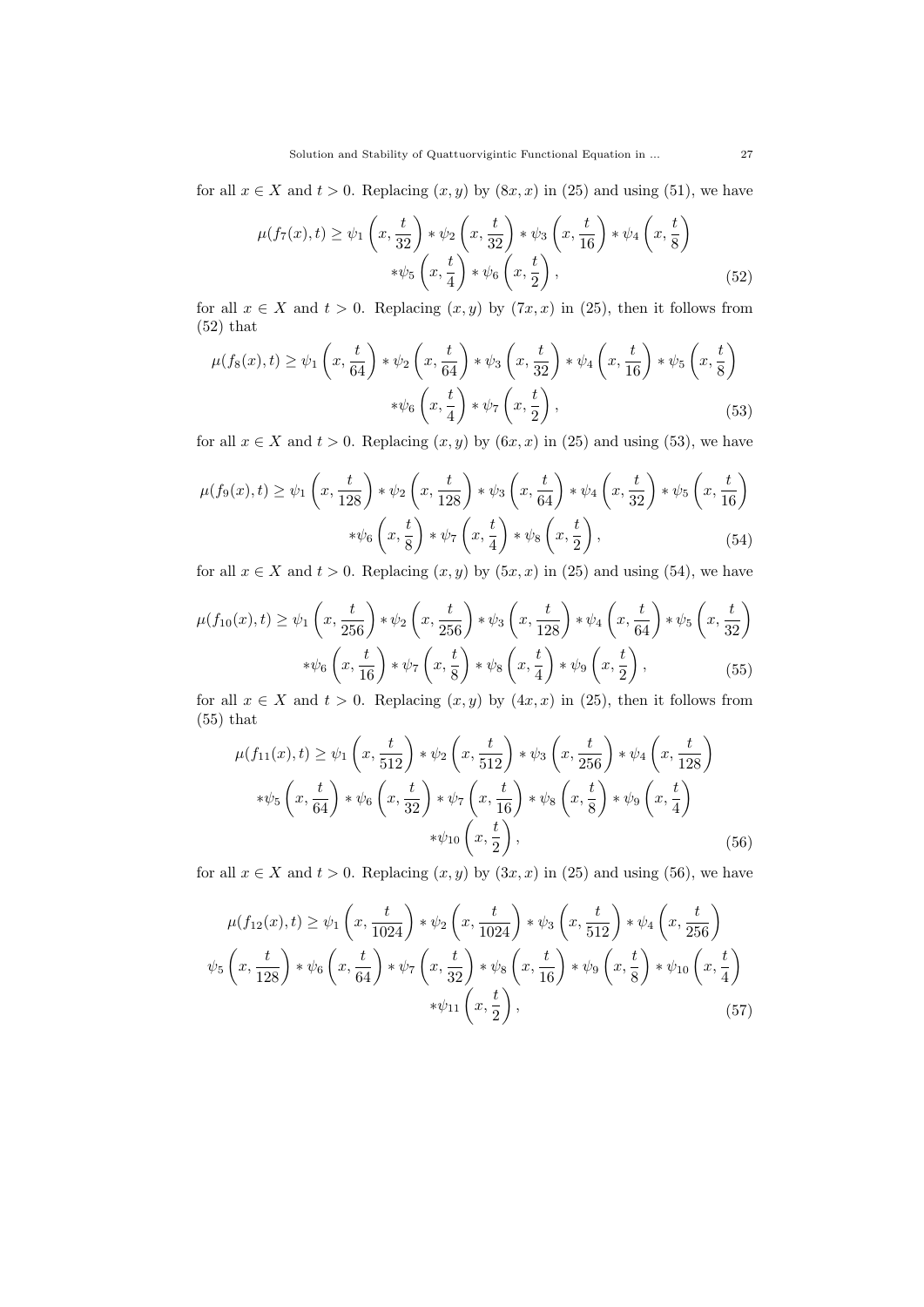for all  $x \in X$  and  $t > 0$ . Replacing  $(x, y)$  by  $(2x, x)$  in  $(25)$  and using  $(57)$ , we have

$$
\mu(f_{13}(x),t) \ge \psi_1\left(x,\frac{t}{2048}\right) * \psi_2\left(x,\frac{t}{2048}\right) * \psi_3\left(x,\frac{t}{1024}\right) * \psi_4\left(x,\frac{t}{512}\right) \n* \psi_5\left(x,\frac{t}{256}\right) * \psi_6\left(x,\frac{t}{128}\right) * \psi_7\left(x,\frac{t}{64}\right) * \psi_8\left(x,\frac{t}{32}\right) * \psi_9\left(x,\frac{t}{16}\right) \n* \psi_{10}\left(x,\frac{t}{8}\right) * \psi_{11}\left(x,\frac{t}{4}\right) * \psi_{12}\left(x,\frac{t}{2}\right),
$$
\n(58)

for all  $x \in X$  and  $t > 0$ . Replacing  $(x, y)$  by  $(x, x)$  in (25) and using (58), we have

$$
\mu(f_{14}(x),t) \geq \psi_1\left(x,\frac{t}{4096}\right) * \psi_2\left(x,\frac{t}{4096}\right) * \psi_3\left(x,\frac{t}{2048}\right) * \psi_4\left(x,\frac{t}{1024}\right) \n* \psi_5\left(x,\frac{t}{512}\right) * \psi_6\left(x,\frac{t}{256}\right) * \psi_7\left(x,\frac{t}{128}\right) * \psi_8\left(x,\frac{t}{64}\right) * \psi_9\left(x,\frac{t}{32}\right) \n* \psi_{10}\left(x,\frac{t}{16}\right) * \psi_{11}\left(x,\frac{t}{8}\right) * \psi_{12}\left(x,\frac{t}{4}\right) * \psi_{13}\left(x,\frac{t}{2}\right),
$$
\n(59)

for all  $x \in X$  and  $t > 0$ . Replacing  $(x, y)$  by  $(0, x)$  in (25) and using (59), we have

$$
\mu\left(f(2x) - 2^{24}f(x), \frac{t}{155112100433309859840000}\right) \ge \psi(x, t),\tag{60}
$$

for all  $x \in X$  and  $t > 0$ . Similarly, we have

$$
\nu\left(f(2x) - 2^{24}f(x), \frac{t}{155112100433309859840000}\right) \le \psi'(x, t),\tag{61}
$$

for all  $x \in X$  and  $t > 0$ . By Lemma 3.1, there exists a mapping  $Q: X \to Y$ , such that

$$
Q(x) := \lim_{n \to \infty} \frac{f(2^n x)}{2^{24n}},
$$

and (27) and (28) are satisfied.

Replacing x and y by  $2^n x$  and  $2^n y$  in (25), we get

$$
\mu\left(\frac{1}{2^{24n}}Df(2^n x, 2^n y), \frac{t}{2^{24n}}\right) \ge \mu'(\phi(2^n x, 2^n y), t),\tag{62}
$$

for all  $x, y \in X$  and  $t > 0$ . Similarly

$$
\nu\left(\frac{1}{2^{24n}}Df(2^nx, 2^ny), \frac{t}{2^{24n}}\right) \le \nu'(\phi(2^nx, 2^ny), t),\tag{63}
$$

for all  $x, y \in X$  and  $t > 0$ . Therefore, the mapping  $Q : X \to Y$  is a quattuor vigintic mapping. The uniqueness assertion is easy and therefore we omit its pertinent  $\Box$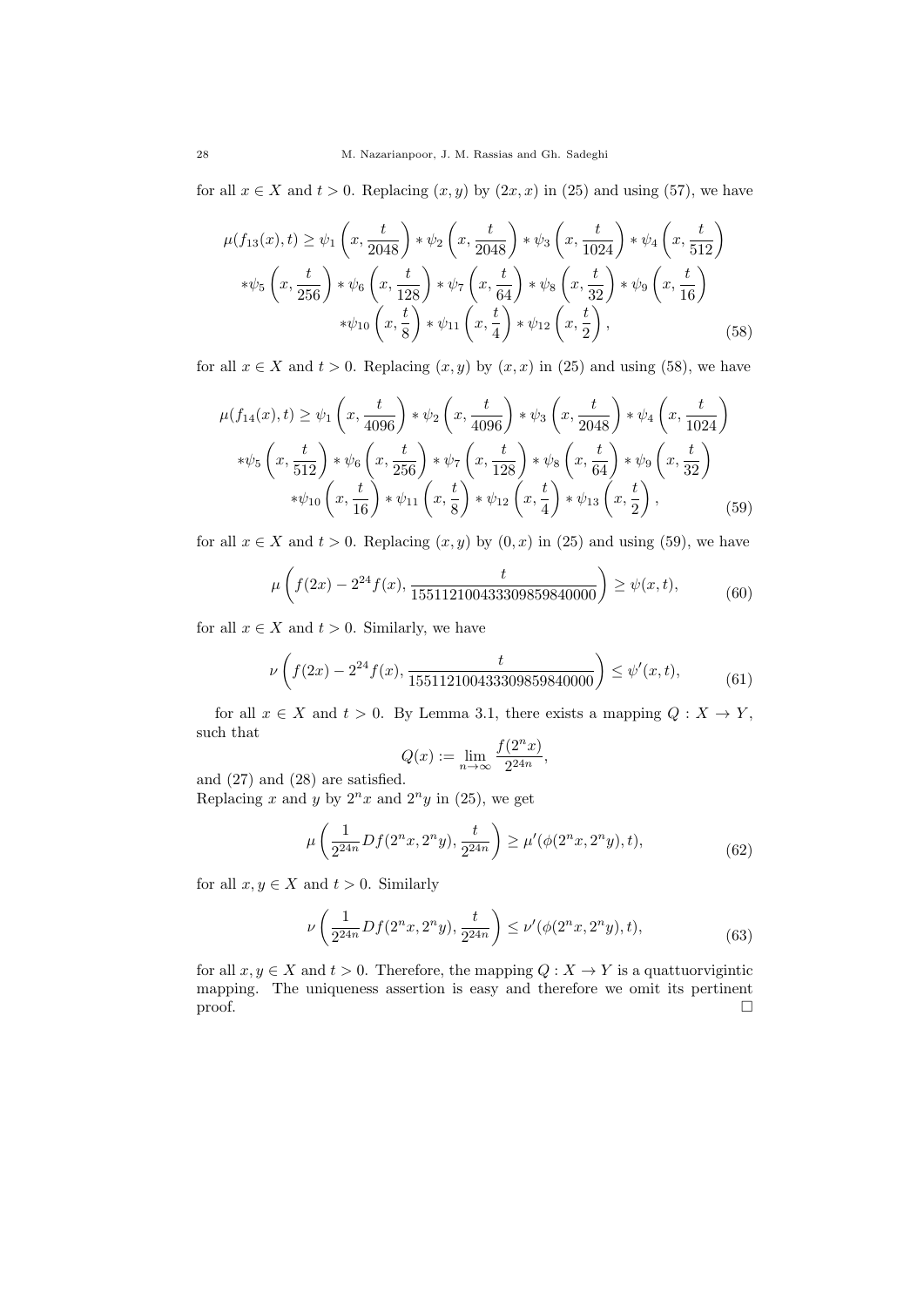**Corollary 3.3.** Fix  $\alpha > 0$ . Let  $\mu', \nu'$  be fuzzy sets on  $\mathbb{R} \times (0, \infty)$ , such that

$$
\mu'(x,t) := \frac{t}{t+|x|},
$$
  

$$
\nu'(x,t) := \frac{|x|}{t+|x|}.
$$

Let  $f: X \to Y$  be a mapping satisfying

$$
\mu(Df(x, y), t) \ge \mu'(\alpha, t),\tag{64}
$$

$$
\nu(Df(x,y),t) \le \nu'(\alpha,t),\tag{65}
$$

for all  $x, y \in X$  and  $t > 0$ .

Then there exists a unique quattuor vigintic mapping  $Q: X \to Y$ , such that

$$
\mu(f(x) - Q(x), t) \ge \psi(x, (2^{24} - 1)155112100433309859840000t), \tag{66}
$$

$$
\nu(f(x) - Q(x), t) \le \psi'(x, (2^{24} - 1)155112100433309859840000t),
$$
\n(67)

for all  $x \in X$  and  $t > 0$ , where

$$
\psi(x,t) := \psi_1\left(x, \frac{t}{4096}\right) * \psi_2\left(x, \frac{t}{4096}\right) * \psi_3\left(x, \frac{t}{2048}\right) * \psi_4\left(x, \frac{t}{1024}\right)
$$
  
\n
$$
* \psi_5\left(x, \frac{t}{512}\right) * \psi_6\left(x, \frac{t}{256}\right) * \psi_7\left(x, \frac{t}{128}\right) * \psi_8\left(x, \frac{t}{64}\right) * \psi_9\left(x, \frac{t}{32}\right)
$$
  
\n
$$
* \psi_{10}\left(x, \frac{t}{16}\right) * \psi_{11}\left(x, \frac{t}{8}\right) * \psi_{12}\left(x, \frac{t}{4}\right) * \psi_{13}\left(x, \frac{t}{2}\right) * \psi_{14}(x, t),
$$
 (68)

and the mappings  $\psi_i : X \times (0, \infty) \to [0, 1]$   $(i = 1, \ldots, 14)$ , are defined by the relations  $(30), \ldots, (43)$  with  $\phi(x, y) = \alpha$  for all  $x, y \in X$ . The mapping  $\psi'$  is defined similar to the definition of  $\psi$  with this difference that  $\mu'$  and  $*$  in the definition of  $\psi, \psi_i (i =$  $1, \ldots, 14$ , are replaced by  $\nu'$  and  $\diamond$  anywhere respectively.

*Proof.* Let  $Z = \mathbb{R}$ ,  $a * b = ab$  and  $a \diamond b = min\{a + b, 1\}$  and  $\phi(x, y) = \alpha$  for all  $x, y \in X$  and  $L = 1$  in Theorem 3.2, we get the desired result.

### **REFERENCES**

- [1] T. Bag and S. K. Samanta, Finite dimensional fuzzy normed linear spaces, J. Fuzzy Math., (2003), 687-705.
- [2] T. Bag and S. K. Samanta, Fuzzy bounded linear operators, Fuzzy Sets Syst., 151 (2005), 513-547.
- [3] S. C. Cheng and J. N. Mordeson, Fuzzy linear operators and fuzzy normed linear spaces, Bull. Calcutta Math. Soc., 86(5) (1994), 429-436.